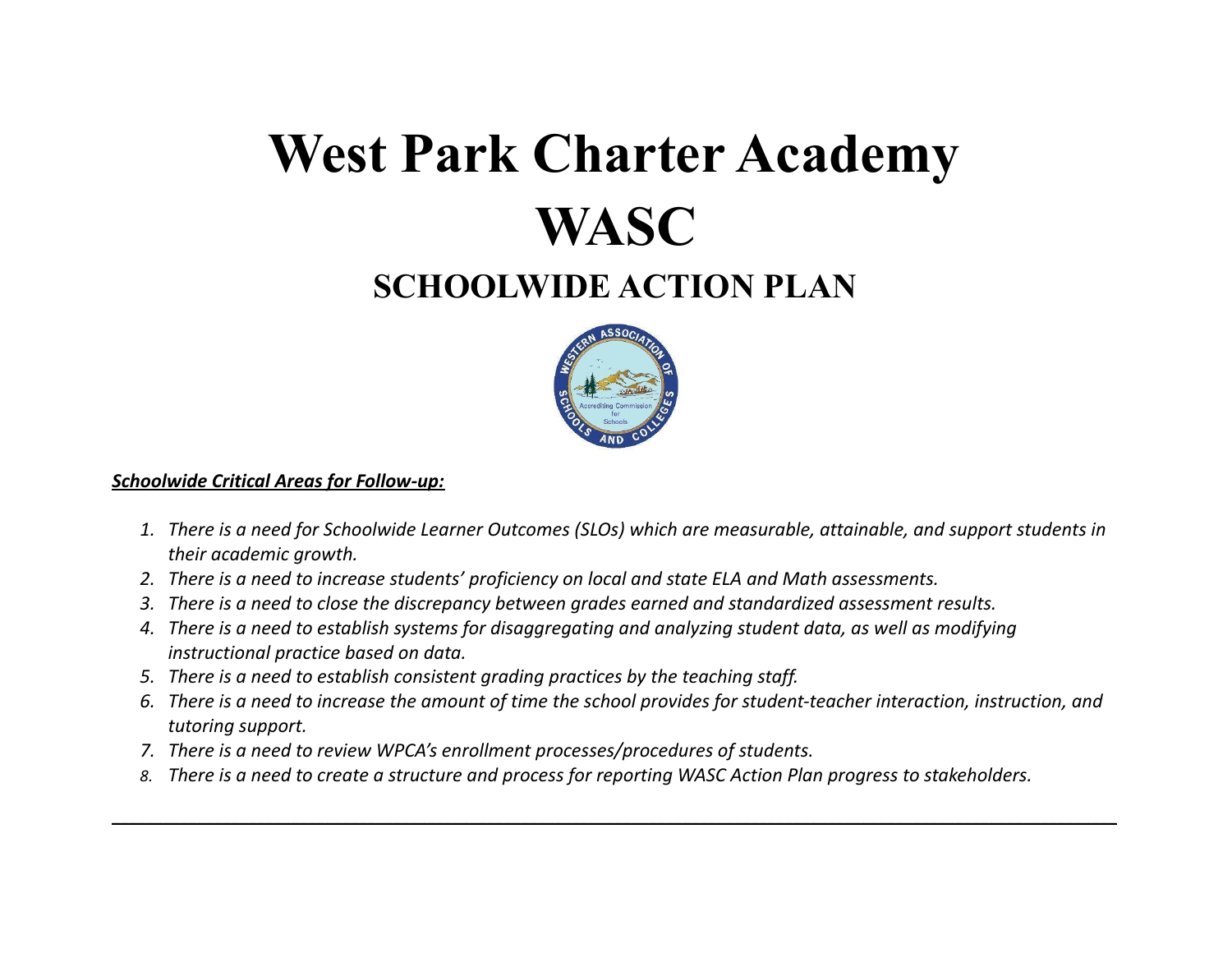Growth-There is a need for Schoolwide Learner Outcomes (SLOs) which are measurable, attainable, and support students in their academic *growth.*

Rationale-By having the SLOs measurable, attainable and support students in their academic growth, teachers and students will become **more cognizant of the purpose of the SLOs and as it relates to the students' future endeavors.**

| <b>Tasks</b>                                                                                                                                                                         | Responsible<br>Person(s)<br>Involved                                                                   | Professional<br><b>Development/Resources/Funding</b>                                                                                                                                        | <b>Means to Assess</b><br>Improvement                                                                                                                                                                                                        | <b>Timeline</b>                                                                  | <b>Reporting Method</b>                                                                                                                                                                                                       |
|--------------------------------------------------------------------------------------------------------------------------------------------------------------------------------------|--------------------------------------------------------------------------------------------------------|---------------------------------------------------------------------------------------------------------------------------------------------------------------------------------------------|----------------------------------------------------------------------------------------------------------------------------------------------------------------------------------------------------------------------------------------------|----------------------------------------------------------------------------------|-------------------------------------------------------------------------------------------------------------------------------------------------------------------------------------------------------------------------------|
| Articulation and<br>emphasis on the<br>Mission and<br>Vision to all<br>stakeholders<br><b>Staff will Revise</b><br>and Update<br>School's Mission<br>and Vision<br><b>Statements</b> | <b>Teachers</b><br><b>Students</b><br>Parents<br><b>Staff</b><br><b>School Board</b><br>Administration | Staff PLC Planning Time and<br>Activities<br>Stakeholder meetings, input, &<br>surveys<br>Resources: LCFF funds are used to<br>purchase/provide informational<br>materials for stakeholders | <b>Staff Meetings</b><br><b>Staff Surveys</b><br><b>Student Surveys</b><br>Parent Surveys<br>Observation at<br>Learning Centers<br><b>PLC Activities &amp;</b><br>Feedback<br><b>Wolf Chats</b>                                              | *Completed<br>Spring 2021<br>*Ongoing;<br>yearly (prior to<br>first day)         | <b>Staff Meetings</b><br><b>Board Meetings</b><br><b>ELAC Meetings</b><br>Website<br>Parent/Student<br>Handbook<br><b>School Newsletters</b><br>Posters/Signage<br><b>Stakeholder Meetings</b><br><b>Student Orientations</b> |
| <b>Staff will Revise</b><br>and Update the<br>School's SLOs                                                                                                                          | Paraprofessionals<br><b>Teachers</b><br>Administration<br>Students                                     | Staff PLC Planning Time and<br>Activities<br>Resources: LCFF funds are used to<br>purchase/provide informational<br>materials for stakeholders                                              | <b>Staff Surveys</b><br><b>Student Surveys</b><br><b>Parent Surveys</b><br>Observation at<br><b>Learning Centers</b><br><b>PLC Activities &amp;</b><br>Feedback<br><b>Student Projects</b><br>and Presentations<br><b>Student Assessment</b> | *Completed<br>Spring 2021<br>*Ongoing; at<br>beginning of<br>each school<br>year | <b>Staff Meetings</b><br><b>Board Meetings</b><br><b>ELAC Meetings</b><br>Website<br>Parent/Student<br>Handbook<br><b>School Newsletters</b><br>Posters/Signage<br><b>Student Orientations</b>                                |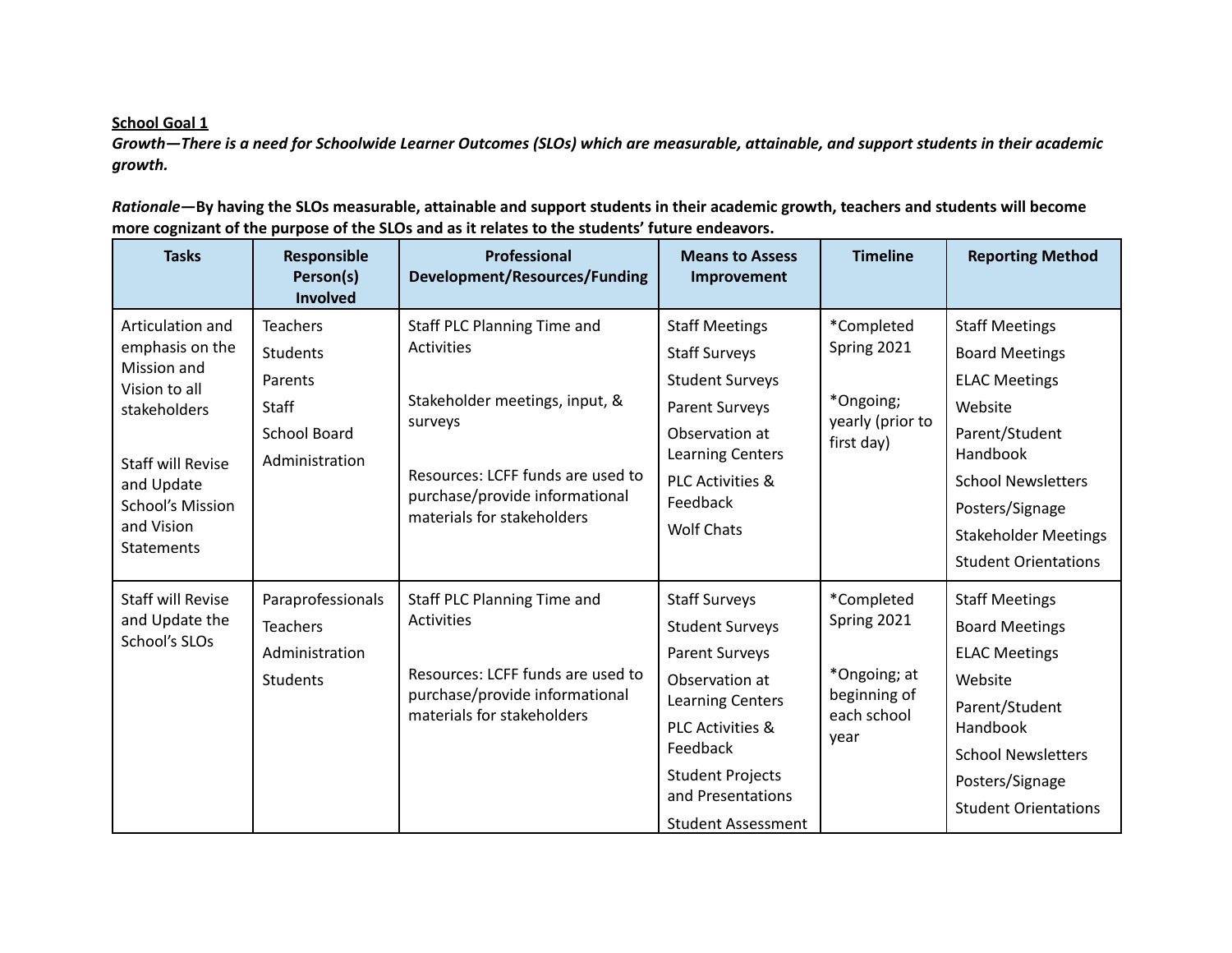|                                                                                                                                           |                                                                                                                 |                                                                                                                                                                                                                                                                                        | <b>Results</b>                                                                                                                                                                                                                                 |                                                                                                                                                                                                                                                |                                                                                                                                                         |
|-------------------------------------------------------------------------------------------------------------------------------------------|-----------------------------------------------------------------------------------------------------------------|----------------------------------------------------------------------------------------------------------------------------------------------------------------------------------------------------------------------------------------------------------------------------------------|------------------------------------------------------------------------------------------------------------------------------------------------------------------------------------------------------------------------------------------------|------------------------------------------------------------------------------------------------------------------------------------------------------------------------------------------------------------------------------------------------|---------------------------------------------------------------------------------------------------------------------------------------------------------|
| Curriculum,<br>budget, and<br>professional<br>development<br>decisions will be<br>aligned to the<br>school's Mission,<br>Vision, and SLOs | Administration<br>Curriculum<br>Committee<br><b>Teachers</b><br>Paraprofessionals<br><b>Students</b><br>Parents | WPCA's stakeholders provide<br>input that is used to guide the<br>program's curriculum, budget, and<br>professional development<br>decisions.<br>Resources: LCFF funds are used to<br>purchase/provide informational<br>materials, curriculum, and other<br>materials for stakeholders | Alignment to<br>school's LCAP,<br>Mission, Vision,<br>SLOs, and WASC<br>recommendations<br><b>FCSS District</b><br>Coordination<br>Meeting; analysis of<br>services needed<br><b>Staff Surveys</b><br><b>Student Surveys</b><br>Parent Surveys | *Ongoing<br>*This process<br>will be<br>continuously<br>ongoing for the<br>foreseeable<br>future since<br>curriculums,<br>online<br>programs, and<br>new<br>technology are<br>being<br>introduced or<br>changing to<br>our students'<br>needs. | <b>Board Meetings</b><br><b>Staff Meetings</b><br><b>ELAC Meetings</b><br>Stakeholders<br><b>School Newsletters</b><br>Parent Square                    |
| SLOs will consist<br>of Measurable<br>and Attainable<br>Indicators<br>Review/Analysis<br>of SLO<br>Measurable<br>Indicators               | <b>Teachers</b><br>Parents<br><b>Students</b><br>Administration<br><b>Support Staff</b>                         | Staff PLC Planning Time and<br>Activities are used to review SLOs.<br>This helps to ensure that the<br>indicators are measurable and<br>attainable.                                                                                                                                    | Review at<br>Curriculum<br>Committee<br>Meetings<br><b>Benchmark</b><br>Assessments<br>(Academic<br>Achievement SLO)<br>Renaissance: STAR<br>Reading/Math<br>(Academic<br>Achievement SLO)<br>Daily<br>Activity/Assignment                     | *Staff worked<br>on this during<br>the Spring<br>2021 semester;<br>will review and<br>monitor<br>progress<br>during each<br>learning<br>period.<br>*Students did<br>a Google Slide<br>Presentation of<br>the SLOs to<br>show                   | Agendas/Minutes<br>from Staff Meetings<br><b>ELAC Meetings</b><br>Curriculum<br><b>Committee Meetings</b><br><b>School Newsletters</b><br>Parent Square |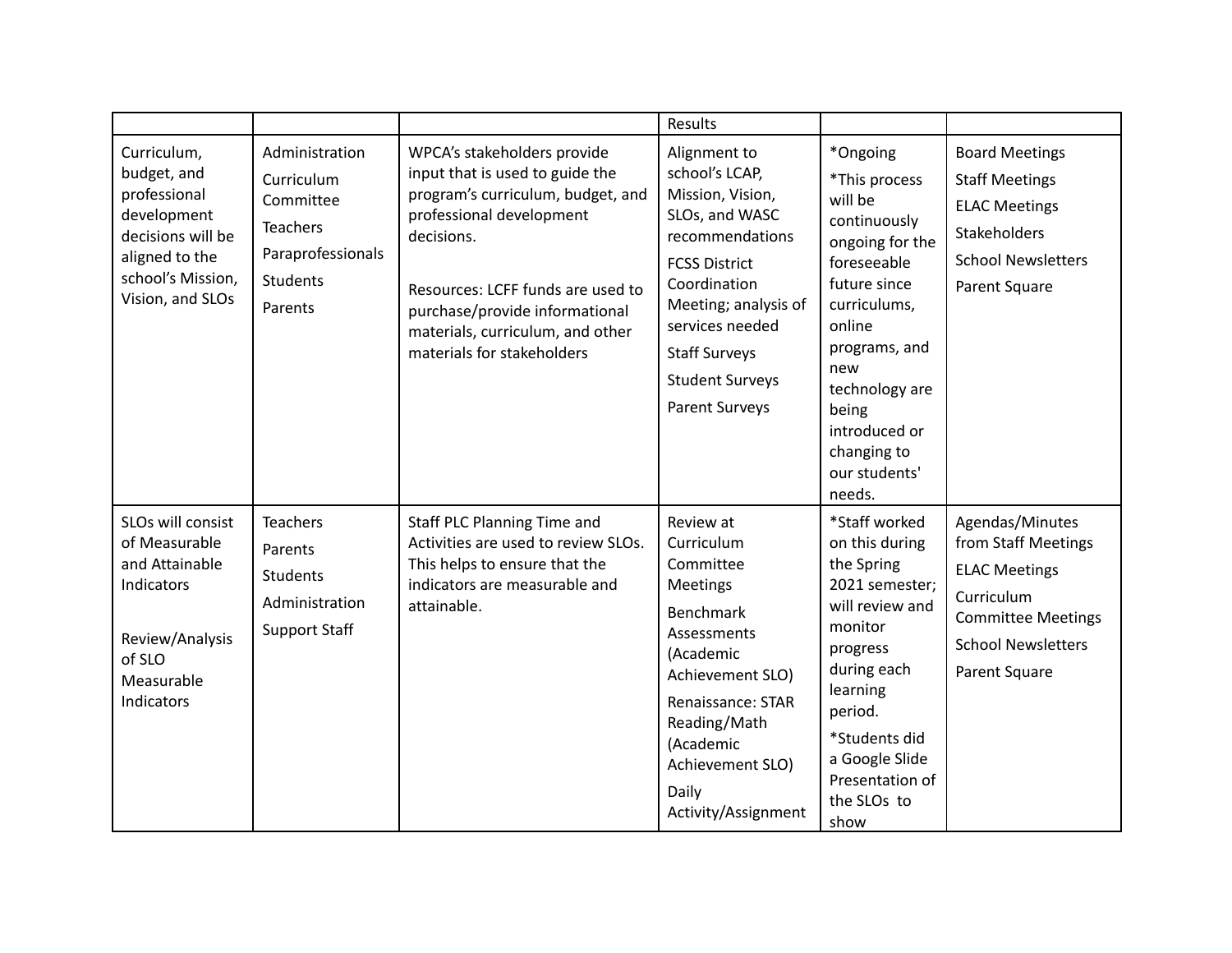|                                                     |                      |                                                                | Log (Responsible<br>Citizen SLO)<br>Reading Plus, Lexia<br>Core5, Lexia<br>PowerUp<br>assessments<br>(Academic<br>Achievement SLO)<br>Projects/Presentatio<br>ns every 2 LPs<br>(Effective<br>Communicator SLO)<br>Senior Meeting with<br>parents to talk<br>about college and<br>financial aid | understanding<br>and goal<br>oriented this<br>year |                                                |
|-----------------------------------------------------|----------------------|----------------------------------------------------------------|-------------------------------------------------------------------------------------------------------------------------------------------------------------------------------------------------------------------------------------------------------------------------------------------------|----------------------------------------------------|------------------------------------------------|
|                                                     |                      |                                                                | Interviews (Effective<br>Communicator SLO)                                                                                                                                                                                                                                                      |                                                    |                                                |
| Staff will ensure<br>that all students              | All Staff<br>Parents | Ongoing communication between<br>staff, students, parents, and | Responsible Citizens<br><b>SLO</b>                                                                                                                                                                                                                                                              | *Ongoing                                           | <b>Discipline Reports</b><br>(School Pathways) |
| follow the<br>discipline policies                   | <b>Students</b>      | administration                                                 | Increase consistency<br>as indicated by                                                                                                                                                                                                                                                         |                                                    | <b>Staff Meetings</b>                          |
| as outlined in the<br>Parent/Student<br>and Teacher |                      | Review RMA process at least<br>once/semester                   | parent, staff and<br>student feedback                                                                                                                                                                                                                                                           |                                                    | <b>Board Meetings</b>                          |
| Handbooks (i.e.<br>dress code,                      |                      | Review RMA process with parents                                | RMAs (Report of<br>Missing                                                                                                                                                                                                                                                                      |                                                    | <b>ELAC Meetings</b><br>Website                |
| behavior,<br>language, etc.)                        |                      | when signing Master Agreements                                 | Assignment(s)/                                                                                                                                                                                                                                                                                  |                                                    | Parent/Student<br>Handbook                     |
|                                                     |                      | Review RMA process during new                                  | Appointment(s)<br><b>Notification RMAs</b>                                                                                                                                                                                                                                                      |                                                    | <b>School Newsletters</b>                      |
|                                                     |                      | student orientation                                            | for missing weekly                                                                                                                                                                                                                                                                              |                                                    | Posters/Signage                                |
|                                                     |                      |                                                                | assignments (60% or                                                                                                                                                                                                                                                                             |                                                    | <b>Student Orientations</b>                    |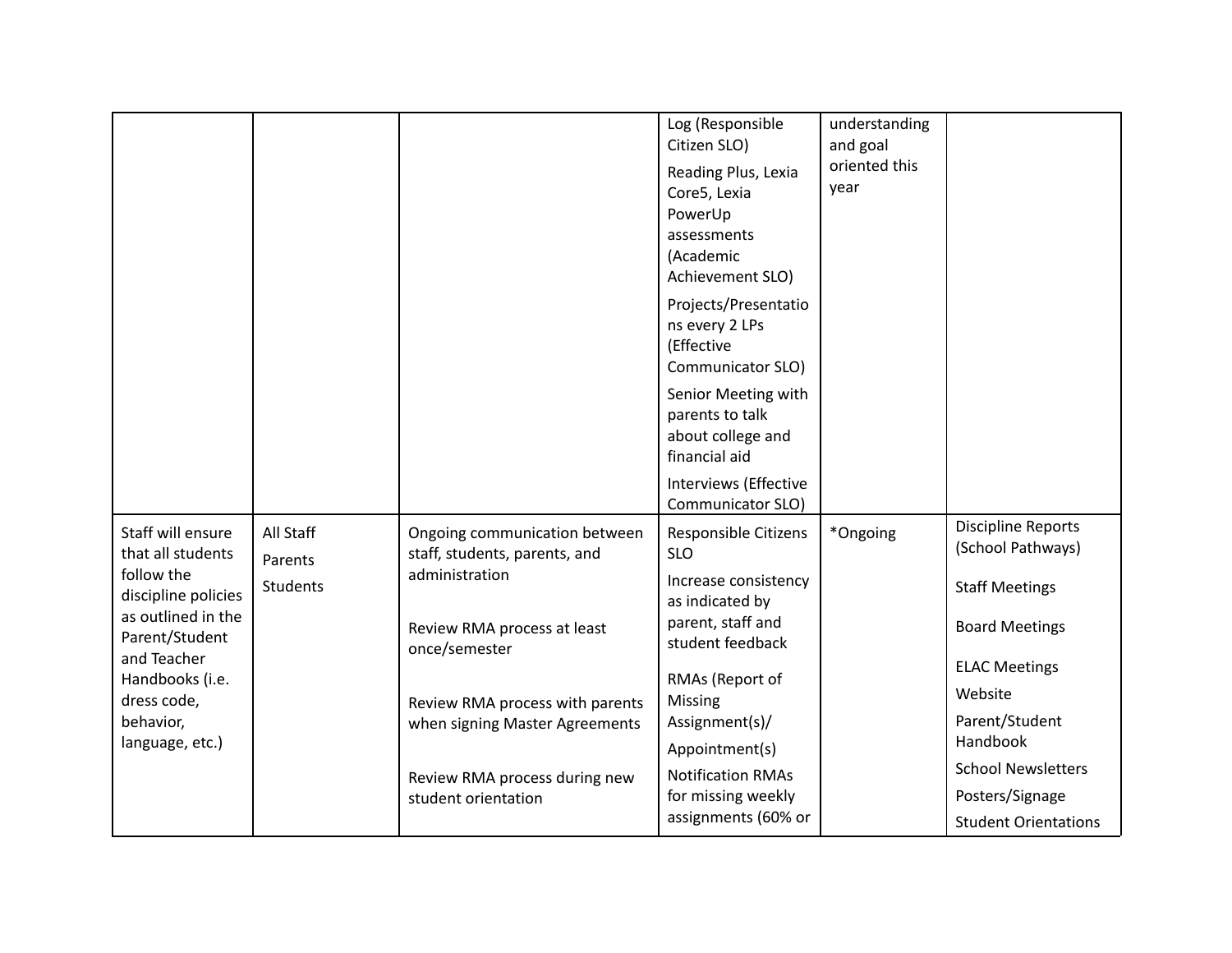|  | Resources: LCFF funds are used to<br>purchase/provide informational<br>materials for stakeholders | lower assignment<br>completion per<br>week), missed daily<br>engagement<br>appointments for<br>K-8 |  |
|--|---------------------------------------------------------------------------------------------------|----------------------------------------------------------------------------------------------------|--|
|  |                                                                                                   | Parent Surveys                                                                                     |  |
|  |                                                                                                   | <b>Student Surveys</b>                                                                             |  |
|  |                                                                                                   | <b>Teacher Surveys</b>                                                                             |  |

*Growth—There is a need to increase students' proficiency on local and state ELA and Math assessments.*

Rationale-In order to graduate from high school well prepared, students at WPCA would benefit greatly from increased/targeted academic *instruction and support.*

| <b>Tasks</b>     | Responsible<br>Person(s)<br><b>Involved</b> | <b>Professional</b><br><b>Development/Resources/Funding</b> | <b>Means to Assess</b><br><b>Improvement</b> | <b>Timeline</b> | <b>Reporting Method</b> |
|------------------|---------------------------------------------|-------------------------------------------------------------|----------------------------------------------|-----------------|-------------------------|
| Algebra &        | <b>Teachers</b>                             | Math review for teachers                                    | <b>Student Attendance</b>                    | *Virtual        | <b>Staff Meetings</b>   |
| Geometry classes | Math Teacher                                | Professional learning (whole group                          | Reports                                      | during Fall     | <b>Test Scores</b>      |
| for high school  | Students                                    | & one-on-one coaching) with FCSS                            |                                              | 2021            | (curriculum             |
| students         | <b>Tutors</b>                               | <b>Math Specialists</b>                                     | RMAs (Report of                              | semester; will  | embedded)               |
|                  | Parents                                     |                                                             | Missed Assignments/                          | re-evaluate     | <b>SBAC Math Test</b>   |
|                  |                                             | Professional Development/training                           | Appointment) for                             | prior to Spring | <b>Scores</b>           |
|                  |                                             | with IXL, Savvas Realize,                                   | missing assignments,                         | 2022            | <b>ELA and Math</b>     |
|                  |                                             | Renaissance, Lexia, & Reading Plus                          | or missing lab class<br>meetings             | semester        | <b>Benchmarks</b>       |
|                  |                                             | Resources: LCFF funds are used to                           |                                              |                 |                         |
|                  |                                             | purchase/provide professional                               | <b>Successful Completion</b>                 |                 |                         |
|                  |                                             | learning opportunities for teachers                         | of Courses (grades &                         |                 |                         |
|                  |                                             | & support staff                                             | credits)                                     |                 |                         |
|                  |                                             |                                                             |                                              |                 |                         |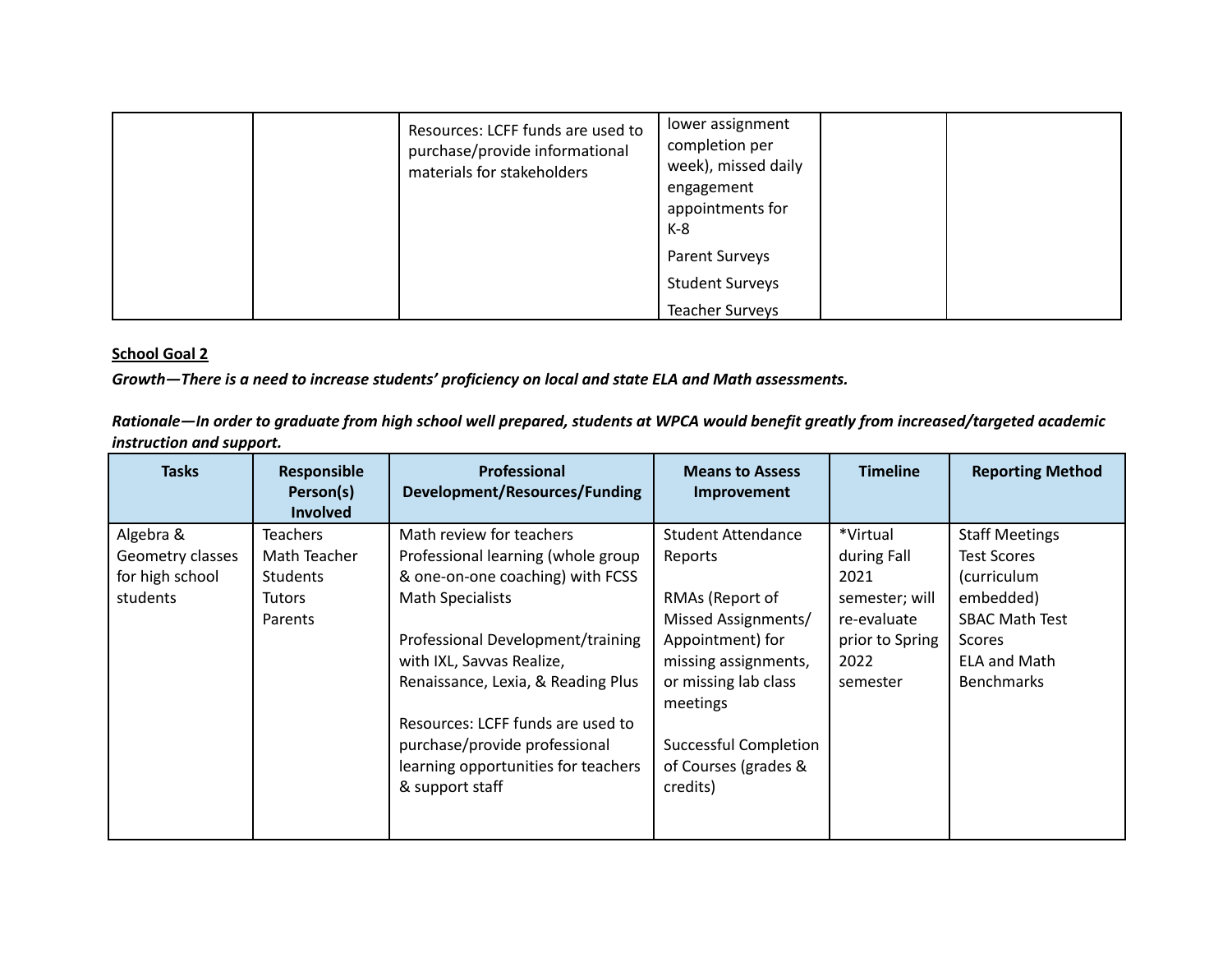| Proper placement<br>of students (in<br>courses) and<br>communicate<br>recommendation<br>to counselor and | Counselors<br><b>Teachers</b><br>Parents<br><b>Students</b> | Data is reviewed to determine<br>course placement for students.<br>This includes: local & state<br>assessment results, transcripts, &<br>consultation with student &<br>parent. | Students are receiving<br>more support by<br>having a core Math<br>teacher, as well as<br>additional tutoring<br>services for failing<br>students via tutoring<br>staff<br><b>Teachers</b><br>incorporating<br>intervention<br>remediation support<br>for failing students via<br>IXL Math's online<br>program<br><b>Course Rosters</b><br>Approval of AB 104<br>students<br>Semester Grades | *Ongoing<br>(within each<br>learning<br>period,<br>quarter, &<br>semester) | <b>Course Grades</b><br><b>SBAC Results</b><br>Parent/Teacher/<br>Counselor/<br><b>Student Conferences</b><br><b>Orientations</b> |
|----------------------------------------------------------------------------------------------------------|-------------------------------------------------------------|---------------------------------------------------------------------------------------------------------------------------------------------------------------------------------|----------------------------------------------------------------------------------------------------------------------------------------------------------------------------------------------------------------------------------------------------------------------------------------------------------------------------------------------------------------------------------------------|----------------------------------------------------------------------------|-----------------------------------------------------------------------------------------------------------------------------------|
| parents                                                                                                  |                                                             |                                                                                                                                                                                 |                                                                                                                                                                                                                                                                                                                                                                                              |                                                                            |                                                                                                                                   |
| Access to A-G                                                                                            |                                                             |                                                                                                                                                                                 | Transcripts                                                                                                                                                                                                                                                                                                                                                                                  |                                                                            |                                                                                                                                   |
| courses                                                                                                  |                                                             |                                                                                                                                                                                 | <b>SBAC Results</b>                                                                                                                                                                                                                                                                                                                                                                          |                                                                            |                                                                                                                                   |
| Curriculum                                                                                               | <b>Teachers</b>                                             | Staff PLC planning time & activities                                                                                                                                            | <b>Staff Review of</b>                                                                                                                                                                                                                                                                                                                                                                       | *Follow                                                                    | Curriculum                                                                                                                        |
| Review &                                                                                                 | Administration                                              |                                                                                                                                                                                 | Curriculum                                                                                                                                                                                                                                                                                                                                                                                   | WPCA's                                                                     | <b>Committee Meetings</b>                                                                                                         |
| Adoption                                                                                                 | Core teachers                                               | Professional Development/training                                                                                                                                               |                                                                                                                                                                                                                                                                                                                                                                                              | adoption                                                                   | <b>Staff Meetings</b>                                                                                                             |
|                                                                                                          | Parents                                                     | in:                                                                                                                                                                             | State-Approved List                                                                                                                                                                                                                                                                                                                                                                          | process; staff                                                             | Stakeholder Surveys                                                                                                               |
|                                                                                                          | Students                                                    | *School Pathways (SIS)                                                                                                                                                          |                                                                                                                                                                                                                                                                                                                                                                                              | reviews                                                                    | <b>Staff Surveys</b>                                                                                                              |
|                                                                                                          |                                                             |                                                                                                                                                                                 | Addition of                                                                                                                                                                                                                                                                                                                                                                                  | programs;                                                                  |                                                                                                                                   |
|                                                                                                          |                                                             | *Math and Science curriculum                                                                                                                                                    | intervention                                                                                                                                                                                                                                                                                                                                                                                 |                                                                            |                                                                                                                                   |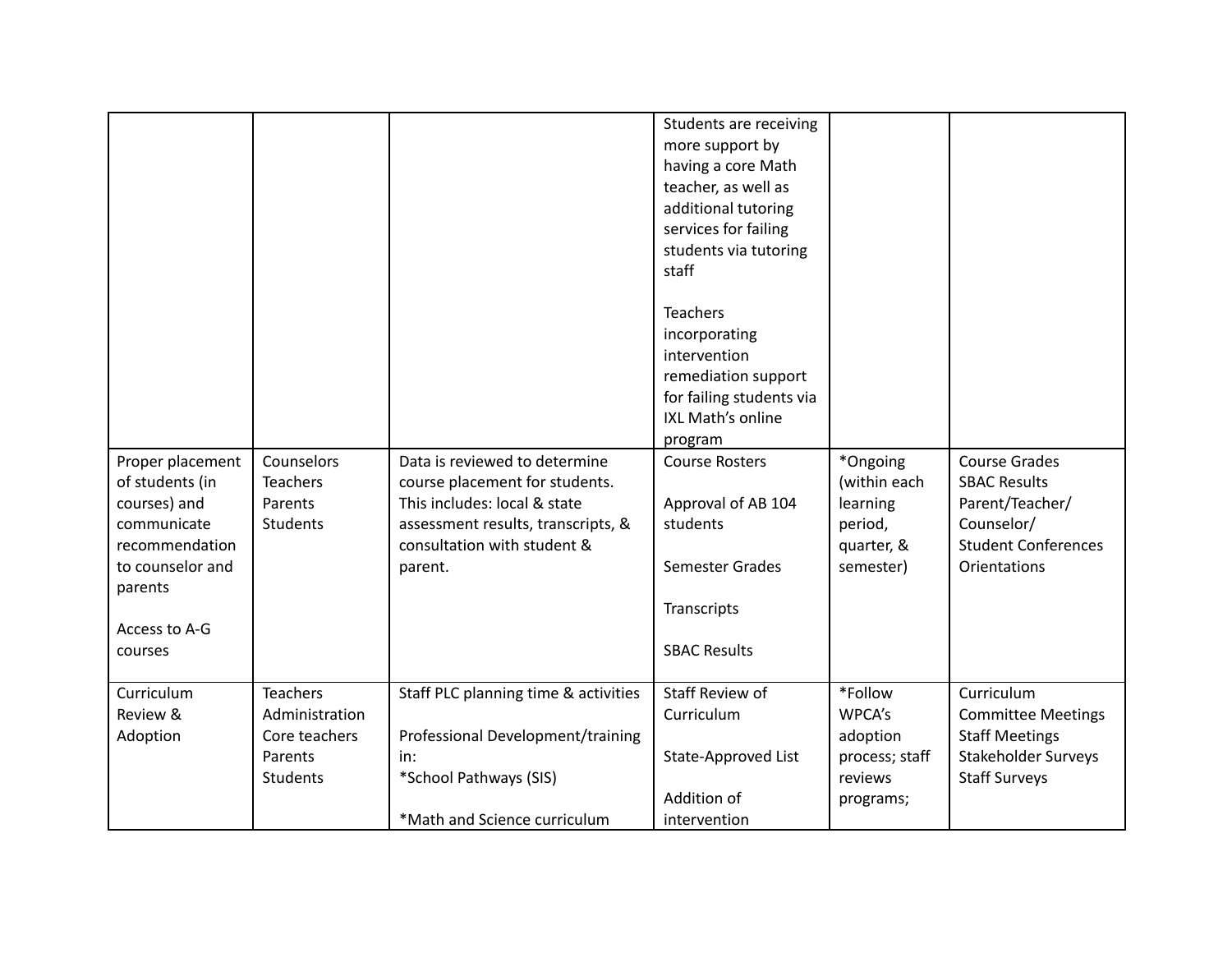|                                                                                                                                                             |                                  | *All new curriculum prior to<br>adoption                                                                                                                                                                                                                                                      | curriculum programs:<br>IXL, LexiaCore5,<br>LexiaPowerUp,<br>ReadingPlus                                                                                                                                | completes<br>forms, etc. |                                                                                                                                                                                |
|-------------------------------------------------------------------------------------------------------------------------------------------------------------|----------------------------------|-----------------------------------------------------------------------------------------------------------------------------------------------------------------------------------------------------------------------------------------------------------------------------------------------|---------------------------------------------------------------------------------------------------------------------------------------------------------------------------------------------------------|--------------------------|--------------------------------------------------------------------------------------------------------------------------------------------------------------------------------|
|                                                                                                                                                             |                                  | Resources: LCFF funds are used to<br>purchase/provide professional<br>learning opportunities for teachers<br>& support staff                                                                                                                                                                  | Incorporating option<br>for Online Curriculum<br>for Math and Science<br>(SavvasRealize Online<br>curriculum platform)<br>and Studies Weekly<br>Social Studies Online<br>Curriculum for K-6th<br>Grades |                          |                                                                                                                                                                                |
|                                                                                                                                                             |                                  |                                                                                                                                                                                                                                                                                               | ELA, Social Studies,<br>and Science<br>curriculum<br>streamlining into the<br>PLS - alignment across<br>the program -<br>assigning common<br>assignments using the<br>core curriculum                   |                          |                                                                                                                                                                                |
| Utilize Print &<br>Digital<br>Assessments and<br>Supplemental<br>Programs to<br>determine<br>Reading and Math<br>levels; provide<br>intervention<br>support | <b>Teachers</b><br>Support staff | Professional Development/training<br>provided to staff that is related to<br>all print & digital assessments used<br>by WPCA. FCSS content specialists<br>provide support to teachers &<br>support staff in reviewing student<br>data, and help with guiding next<br>steps (for instruction). | <b>STAR Renaissance</b><br>Reading and STAR<br>Renaissance Math<br>Results (student<br>progress)<br>Student/Teacher<br>Utilization                                                                      | *Ongoing                 | <b>PLCs</b><br>Parent/Teacher/<br>Counselor/Student<br>Conferences<br><b>Wolf Chats</b><br>Curriculum<br><b>Committee Meetings</b><br>Program Reports<br><b>Staff Meetings</b> |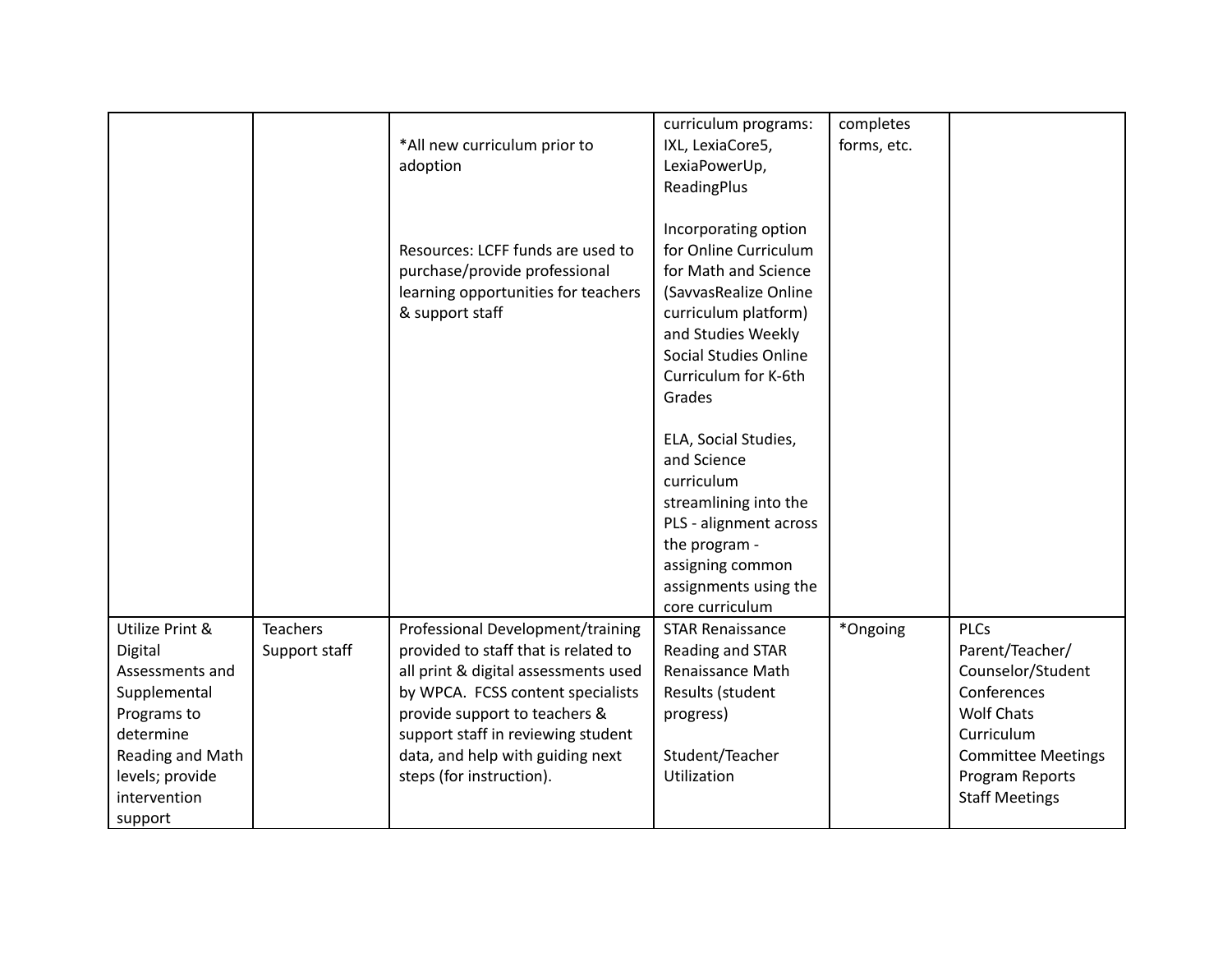|                    |                 |                                     | Progress Reports &         |          |                            |
|--------------------|-----------------|-------------------------------------|----------------------------|----------|----------------------------|
| Progress-          |                 |                                     | Semester Grades            |          |                            |
|                    |                 | Resources: LCFF funds are used to   |                            |          |                            |
| Monitoring         |                 |                                     |                            |          |                            |
|                    |                 | purchase/provide professional       | Data/Reports from          |          |                            |
|                    |                 | learning opportunities and print &  | Supplemental               |          |                            |
|                    |                 | digital assessments for teachers &  | Programs                   |          |                            |
|                    |                 | support staff                       |                            |          |                            |
|                    |                 |                                     | LexiaPowerUp,              |          |                            |
|                    |                 |                                     | LexiaCore5, and            |          |                            |
|                    |                 |                                     | ReadingPlus Online         |          |                            |
|                    |                 |                                     | Reading supplemental       |          |                            |
|                    |                 |                                     | intervention programs      |          |                            |
|                    |                 |                                     | (including progress        |          |                            |
|                    |                 |                                     | monitoring)                |          |                            |
|                    |                 |                                     |                            |          |                            |
|                    |                 |                                     | <b>IXL Online for Math</b> |          |                            |
|                    |                 |                                     | and ELA                    |          |                            |
|                    |                 |                                     |                            |          |                            |
|                    |                 |                                     |                            |          |                            |
|                    |                 |                                     | Google Slides              |          |                            |
|                    |                 |                                     | Presentations              |          |                            |
|                    |                 |                                     |                            |          |                            |
|                    |                 |                                     | iLit (ELL) program         |          |                            |
|                    |                 |                                     | used for ELD               |          |                            |
| Provide students   | <b>Teachers</b> | Availability of district chromebook | <b>Student Usage</b>       | *Ongoing | <b>Staff Meetings</b>      |
| with the           | Administration  | devices and Wifi Hotspots           |                            |          | <b>Board Meetings</b>      |
| necessary          | Technology      |                                     | Survey                     |          | Curriculum                 |
| technology         | Department      | Access to online curricular         | Results/Feedback           |          | <b>Committee Meetings</b>  |
| (devices) to       | Machado Office  | platforms/programs                  |                            |          | <b>PLCs</b>                |
| access core and    | <b>Staff</b>    |                                     | Completed                  |          | Parent/Teacher/            |
| supplemental       | <b>Students</b> | Access to curriculum assignments    | Assignments/Projects       |          | Counselor/                 |
| curriculum, online | Parent          |                                     |                            |          | <b>Student Conferences</b> |
|                    |                 |                                     |                            |          |                            |
| programs,          |                 | For high school teachers,           | Every student is           |          |                            |
| conduct research,  |                 | renewed/updated access to           | offered the                |          |                            |
|                    |                 |                                     | opportunity to check       |          |                            |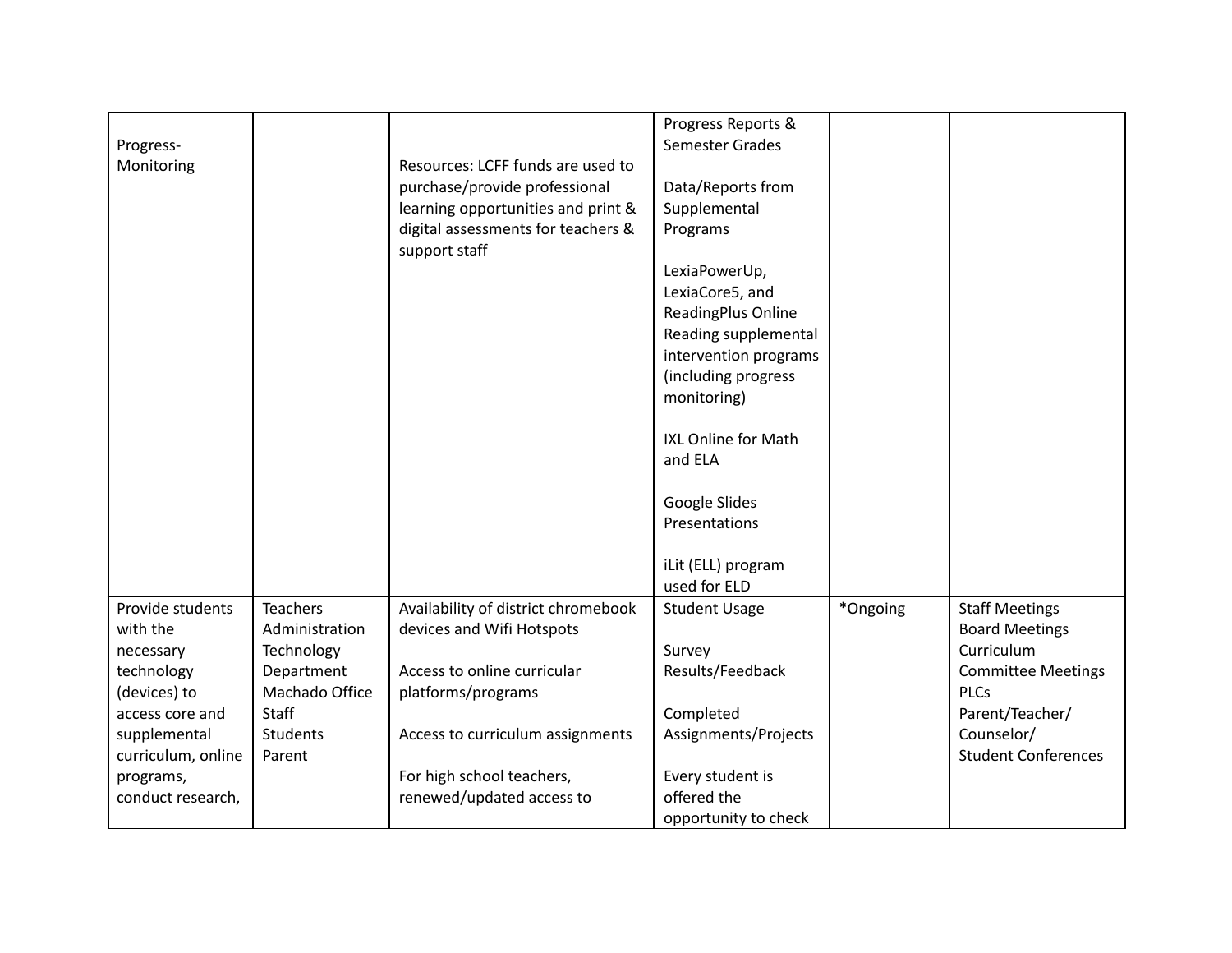| complete<br>assignments, etc.                                                             |                                            | my.HRW (for additional ELA<br>curriculum resources)<br>Training for teachers & support<br>staff provided by the district's<br>technology department.<br>Resources: LCFF funds are used to<br>purchase/provide professional<br>learning opportunities and print &<br>digital assessments for teachers &<br>support staff                                                                                                                         | out a district<br>chromebook for<br>school use (one to<br>one technology<br>availability)<br>Wifi hotspots<br>available to students<br>to check out from the<br>district                                                                         |          |                                                                                                                                                |
|-------------------------------------------------------------------------------------------|--------------------------------------------|-------------------------------------------------------------------------------------------------------------------------------------------------------------------------------------------------------------------------------------------------------------------------------------------------------------------------------------------------------------------------------------------------------------------------------------------------|--------------------------------------------------------------------------------------------------------------------------------------------------------------------------------------------------------------------------------------------------|----------|------------------------------------------------------------------------------------------------------------------------------------------------|
| Use formative<br>and summative<br>assessment data<br>to support<br>student<br>achievement | <b>Teachers</b><br>Tutors/core<br>teachers | Ongoing access and training<br>support from FCSS content<br>specialists for teaching & support<br>staff<br>Access to the CAASPP (SBAC)<br>Assessments, as well as<br>assessments in:<br>*Renaissance (STAR Reading &<br>Math)<br>*Reading Plus<br>*IXL Diagnostic Assessment<br>Resources: LCFF funds are used to<br>purchase/provide professional<br>learning opportunities and print &<br>digital assessments for teachers &<br>support staff | Professional<br>Development<br>Attendance &<br>Participation<br>Teacher<br>Walkthroughs/Data/<br>Feedback<br>Completed<br>Assignments/Projects<br>Progress Reports &<br>Semester Grades &<br>RMAs/Notifications<br>Course & Credit<br>Completion | *Ongoing | <b>Staff Meetings</b><br>Curriculum<br><b>Committee Meetings</b><br><b>PLCs</b><br>Parent/Teacher/<br>Counselor/<br><b>Student Conferences</b> |
| <b>Utilize Mondays</b><br>for staff meetings,<br>professional                             | All Staff                                  | PLC Staff Activities and Planning<br><b>FCSS Coaching Support</b>                                                                                                                                                                                                                                                                                                                                                                               | Teacher/Staff Sign-In<br><b>Sheets</b><br><b>Teacher Surveys</b>                                                                                                                                                                                 | *Ongoing | Curriculum<br><b>Committee Meetings</b><br><b>Staff Meetings</b><br><b>PLCs</b>                                                                |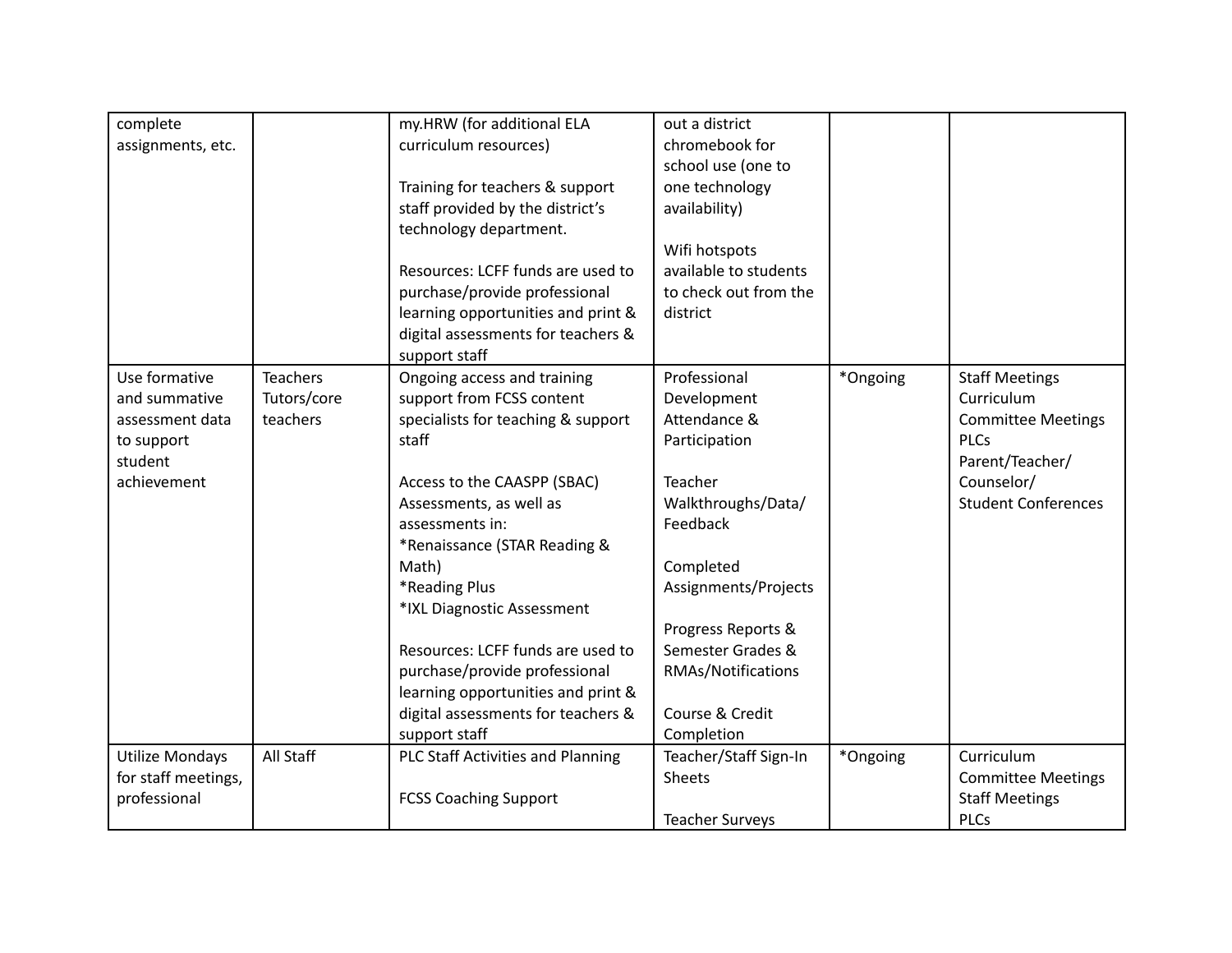| development, and | Staff meetings are used to provide   |                           | <b>FAC</b> meetings |
|------------------|--------------------------------------|---------------------------|---------------------|
| other trainings  | staff with information pertaining to | <b>Student Assessment</b> |                     |
|                  | curricular updates, school           | Data                      |                     |
|                  | protocols, and demographics          |                           |                     |
|                  |                                      | <b>Meeting Agendas</b>    |                     |
|                  | Resources: LCFF funds are used to    |                           |                     |
|                  | purchase/provide informational       |                           |                     |
|                  | materials for stakeholders           |                           |                     |

*Growth—There is a need to close the discrepancy between grades earned and standardized assessment results.*

|  |  | Rationale—Academic achievement in WPCA students' courses needs to translate to standardized assessments. |  |
|--|--|----------------------------------------------------------------------------------------------------------|--|
|  |  |                                                                                                          |  |

| <b>Tasks</b>                                                    | Responsible<br>Person(s)<br><b>Involved</b>    | <b>Professional</b><br>Development/Resources/Funding                                                                                                                                                                                                            | <b>Means to Assess</b><br>Improvement                                                                                                                                                                                                                                                                                 | <b>Timeline</b> | <b>Reporting Method</b>                                                                                                                                                                                                                          |
|-----------------------------------------------------------------|------------------------------------------------|-----------------------------------------------------------------------------------------------------------------------------------------------------------------------------------------------------------------------------------------------------------------|-----------------------------------------------------------------------------------------------------------------------------------------------------------------------------------------------------------------------------------------------------------------------------------------------------------------------|-----------------|--------------------------------------------------------------------------------------------------------------------------------------------------------------------------------------------------------------------------------------------------|
| Quarterly review of<br>students' grades &<br>assessment results | <b>Teachers</b><br>Counselors<br>Support staff | FCSS coaching & training in the<br>areas of assessment data review<br>and lesson development<br>Resources: LCFF funds are used to<br>purchase/provide professional<br>learning opportunities and print &<br>digital assessments for teachers &<br>support staff | Student Grade &<br>Assessment Data (and<br>Review)<br><b>CAASPP FIAB</b><br><b>Results</b><br>Progress<br>$\bullet$<br>Reports/<br><b>Report Cards</b><br>Renaissance<br>$\bullet$<br>Math and ELA<br><b>CAASPP</b><br>$\bullet$<br><b>Results</b><br><b>ELPAC Results</b><br><b>PLC Activities &amp;</b><br>Feedback | *Ongoing*       | <b>Staff Meetings</b><br><b>Board Meetings</b><br><b>ELAC Meetings</b><br>Parent Surveys<br>Progress<br>Reports/Report Cards<br><b>Student Surveys</b><br>Parent/Student<br>Handbook<br><b>School Newsletters</b><br><b>Student Orientations</b> |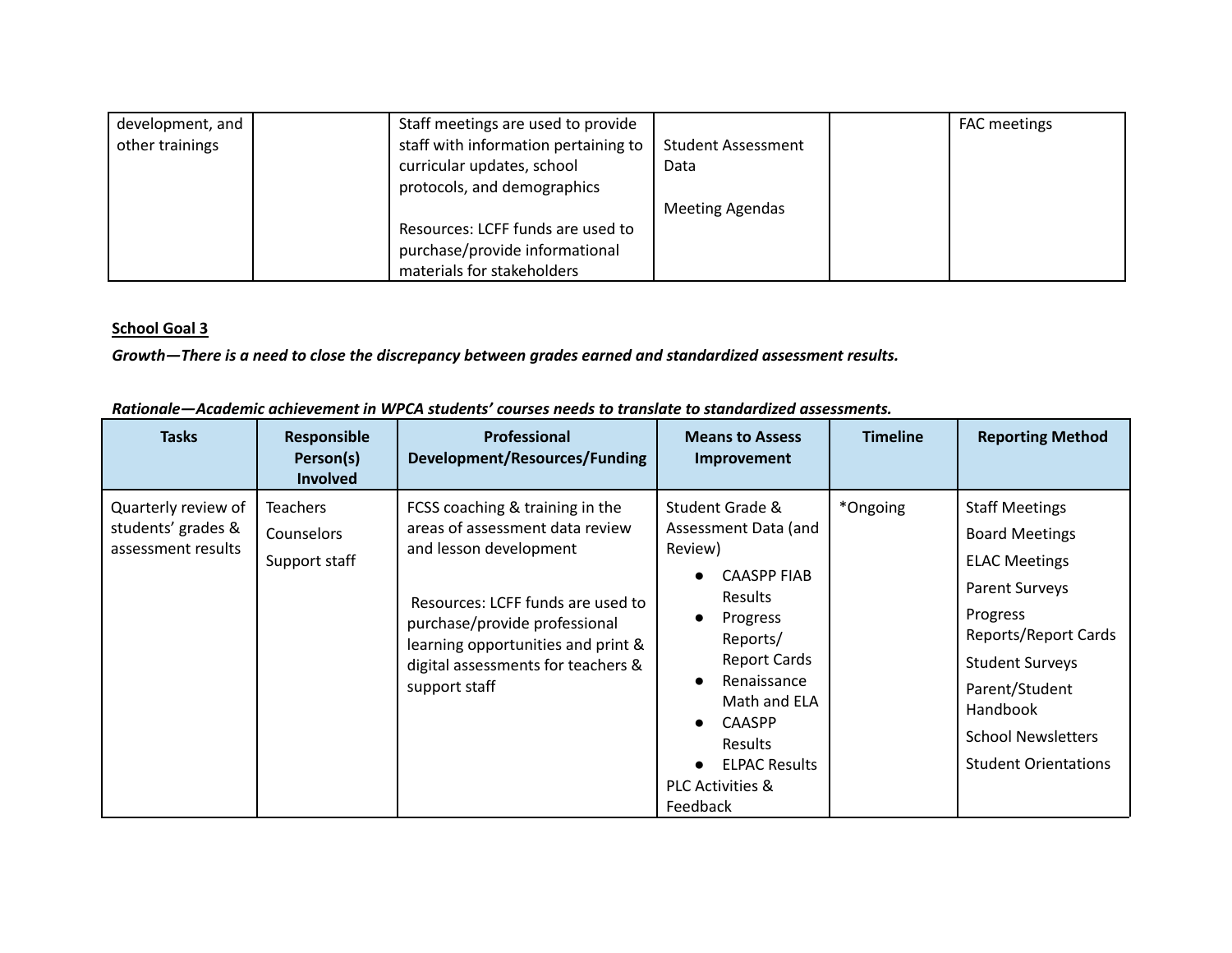| Ongoing<br>Professional<br>Development for<br>Teachers and<br><b>Support Staff</b><br>Whole Group<br>Professional<br><b>Learning</b> | Administration<br><b>Teachers</b><br><b>Support Staff</b> | <b>FCSS Coaching/training</b><br>PLC staff activities, planning, and<br>support<br>Better Lesson training<br>Resources: LCFF funds are used to | Alignment to school's<br>needs reflected on<br>the LCAP, Mission,<br>Vision, SLOs, and<br><b>WASC</b><br>recommendations<br>Teachers & Support<br><b>Staff Walkthroughs</b> | *Ongoing* | <b>Board Meetings</b><br><b>Staff Meetings</b><br><b>ELAC Meetings</b><br>Parent Surveys<br><b>Student Surveys</b><br><b>School Newsletters</b><br>Parent Square<br>Instructional Cabinet |
|--------------------------------------------------------------------------------------------------------------------------------------|-----------------------------------------------------------|------------------------------------------------------------------------------------------------------------------------------------------------|-----------------------------------------------------------------------------------------------------------------------------------------------------------------------------|-----------|-------------------------------------------------------------------------------------------------------------------------------------------------------------------------------------------|
| Opportunities with<br>One-on-One<br>Coaching                                                                                         |                                                           | purchase/provide professional<br>learning opportunities and print &<br>digital assessments for teachers &<br>support staff                     | One-on-one coaching<br>support from FCSS<br><b>Instructional Support</b><br>Coaches                                                                                         |           | <b>Meetings</b><br>Professional<br>Development<br>(Participation)                                                                                                                         |

Growth-There is a need to establish systems for disaggregating and analyzing student data, as well as modifying instructional practice based *on data.*

Rationale-Staff and students would benefit from the use of common, measurable assessments used to evaluate student achievement in ELA *and Math.*

| <b>Tasks</b>                                                                                                                          | Responsible<br>Person(s) Involved                                   | Professional<br>Development/Resources/<br><b>Funding</b>                                                                                                     | <b>Means to Assess</b><br>Improvement                                    | <b>Timeline</b> | <b>Reporting Method</b>                                                                                                |
|---------------------------------------------------------------------------------------------------------------------------------------|---------------------------------------------------------------------|--------------------------------------------------------------------------------------------------------------------------------------------------------------|--------------------------------------------------------------------------|-----------------|------------------------------------------------------------------------------------------------------------------------|
| Standardization and<br>Use of Formative<br>Assessments in ELA<br>and Math to support<br>daily instruction via<br>instructor knowledge | Teachers/support<br>staff/tutors<br>Core Teachers<br>Administration | Data review during PLCs, FCSS<br>Professional Learning, and<br>on-on-one coaching sessions.<br>A focus on item analysis and<br>developing reteaching lessons | Staff Surveys and<br>Feedback<br><b>PLC Activities &amp;</b><br>Feedback | *Ongoing*       | <b>Staff Meetings &amp; PLCs</b><br><b>Board Meetings</b><br><b>ELAC Meetings</b><br>Parent Teacher<br><b>Meetings</b> |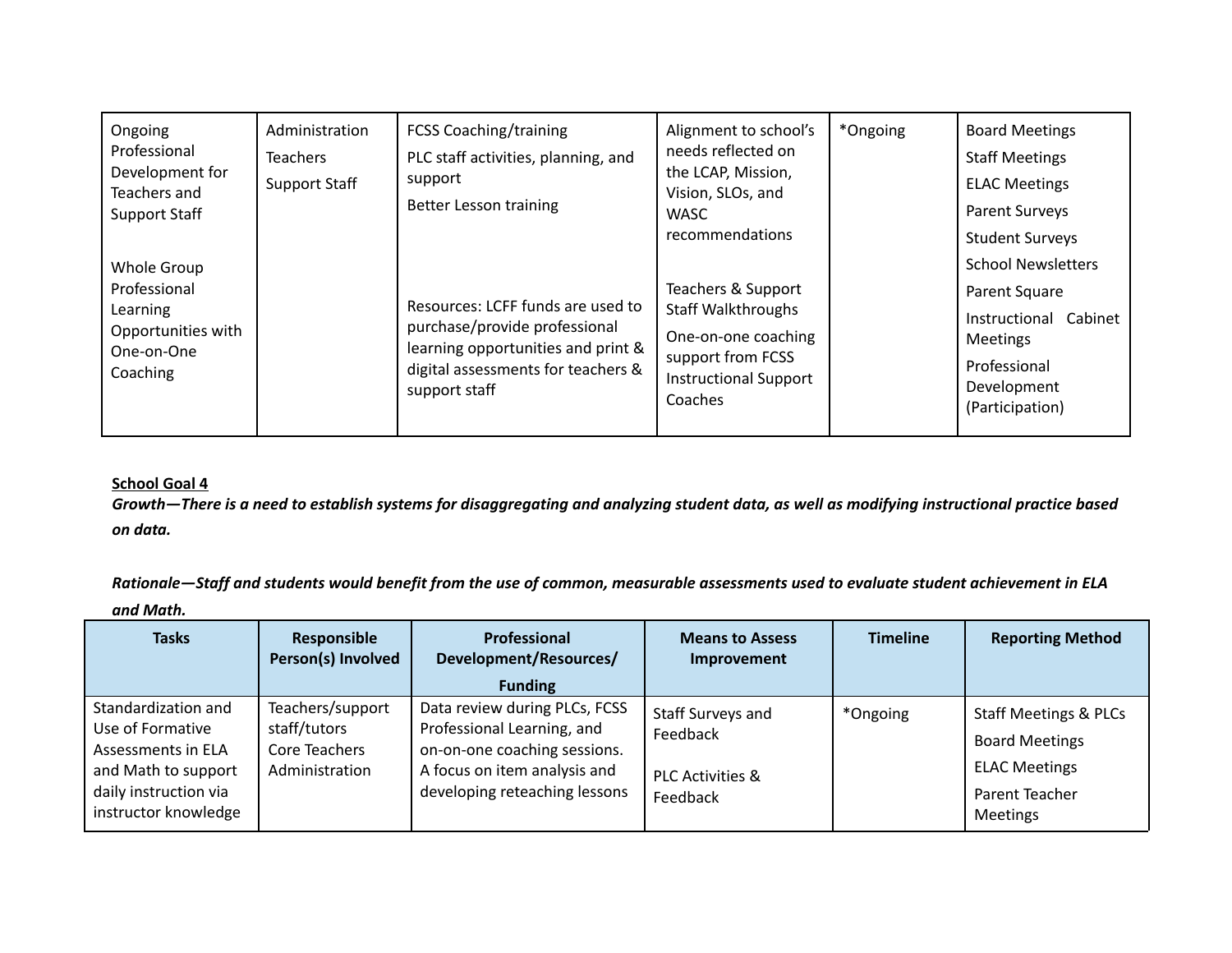| of student standards | (and implementation) to                                                       | Administrative                                                                                    | <b>Student and Teacher</b>                                      |
|----------------------|-------------------------------------------------------------------------------|---------------------------------------------------------------------------------------------------|-----------------------------------------------------------------|
| mastery              | backfill gaps.                                                                | Observation and<br>Evaluation                                                                     | <b>Weekly Meeting</b>                                           |
|                      | Resources: LCFF funds are<br>used to purchase/provide                         | (Walkthroughs)                                                                                    | <b>FCSS Instructional</b><br><b>Support Specialists</b>         |
|                      | professional learning<br>opportunities and print &<br>digital assessments for | Renaissance (STAR<br>Reading & Math)                                                              | Renaissance Reports -<br>Diagnostic/Growth<br>Report            |
|                      | teachers & support staff                                                      | <b>CAASPP FIABs -</b><br>ELA/Math Error analysis<br>and response to<br>intervention               | <b>CAASPP California</b><br><b>Educator Reporting</b><br>System |
|                      |                                                                               | IXL, Lexia, ReadingPlus                                                                           |                                                                 |
|                      |                                                                               | For English Language<br>Learners, using ELPAC<br>test results (designated<br>ELD, integrated ELD) |                                                                 |
|                      |                                                                               | <b>FCSS Status Reports</b>                                                                        |                                                                 |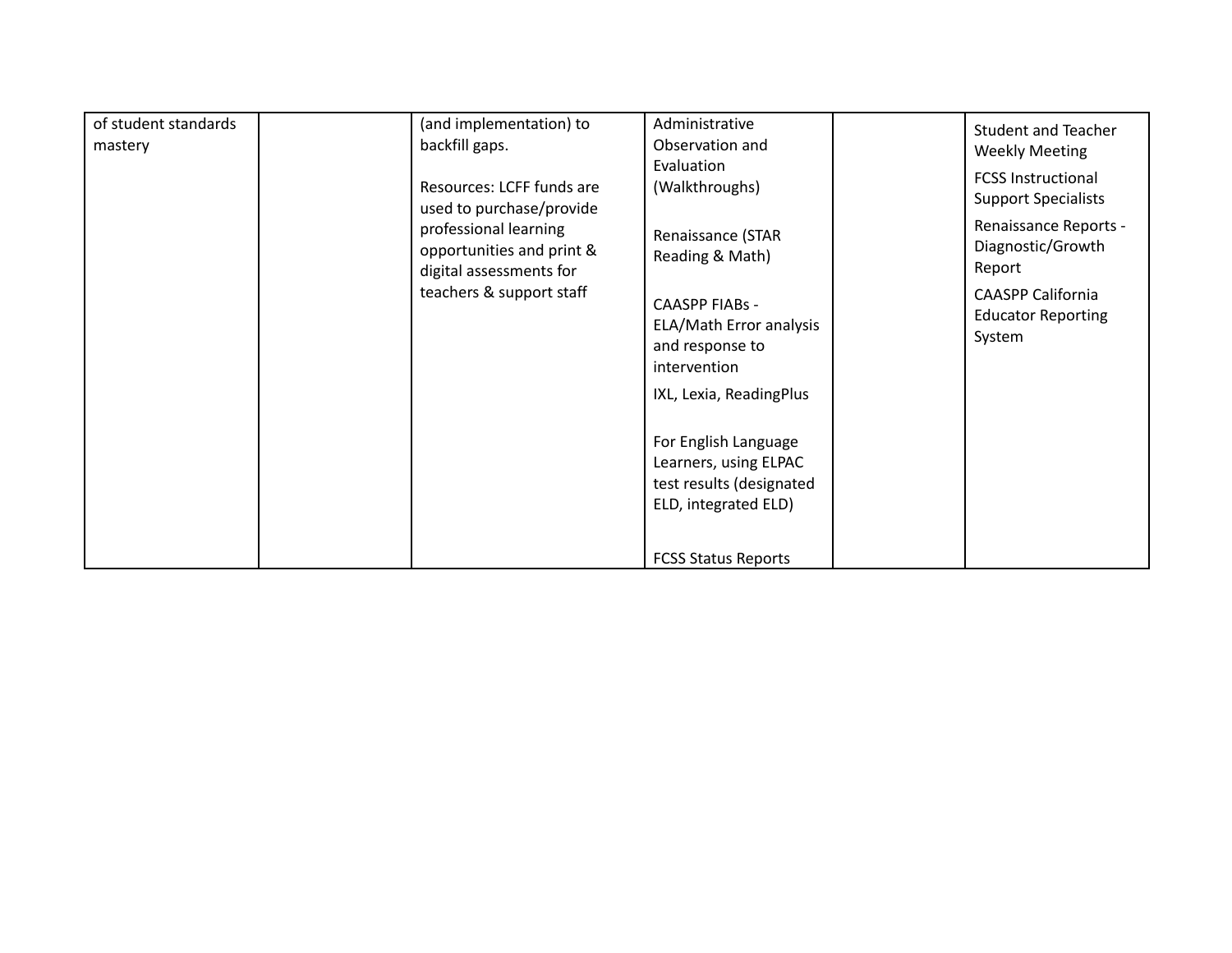| Training for             | Administration       | Professional Development        | Attendance &                | *Ongoing | <b>Staff Meetings &amp; PLCs</b> |
|--------------------------|----------------------|---------------------------------|-----------------------------|----------|----------------------------------|
| Assessments and          |                      | provided by FCSS content        | Participation               |          | Curriculum Committee             |
| <b>Testing Platforms</b> | <b>Teachers</b>      | specialists that focus on the   |                             |          | <b>Meetings</b>                  |
|                          |                      | <b>CAASPP (Smarter Balance)</b> |                             |          |                                  |
| Professional growth in   | <b>Support Staff</b> | platform and resources          | Training/Professional       |          | <b>Board Meetings</b>            |
| data disaggregating      |                      |                                 | Development                 |          | <b>Student Progress</b>          |
| software to utilize test |                      | Additional professional         |                             |          | Reports/Report Cards             |
| scores in a meaningful   |                      | development to support the      | Administrative              |          | <b>Teacher Reports</b>           |
| way                      |                      | use of Lexia & Reading Plus     | Observation and             |          |                                  |
|                          |                      |                                 | Evaluation                  |          |                                  |
|                          |                      |                                 |                             |          |                                  |
|                          |                      | Resources: LCFF funds are       |                             |          |                                  |
|                          |                      | used to purchase/provide        | <b>PLC Activities &amp;</b> |          |                                  |
|                          |                      | professional learning           | Feedback                    |          |                                  |
|                          |                      | opportunities and print &       |                             |          |                                  |
|                          |                      | digital assessments for         | <b>Staff Surveys</b>        |          |                                  |
|                          |                      | teachers & support staff        |                             |          |                                  |

*Growth—There is a need to establish consistent grading practices by the teaching staff.*

| Rationale-Alignment with grading practices would ensure consistency amongst all WPCA teachers. |
|------------------------------------------------------------------------------------------------|
|------------------------------------------------------------------------------------------------|

| <b>Tasks</b>                                                                     | Responsible<br>Person(s) Involved                                             | <b>Professional</b><br>Development/Resources/<br><b>Funding</b>                                                                                     | <b>Means to Assess</b><br>Improvement                                                                                                       | <b>Timeline</b>                                                                                           | <b>Reporting Method</b>                                                                                                                                                             |
|----------------------------------------------------------------------------------|-------------------------------------------------------------------------------|-----------------------------------------------------------------------------------------------------------------------------------------------------|---------------------------------------------------------------------------------------------------------------------------------------------|-----------------------------------------------------------------------------------------------------------|-------------------------------------------------------------------------------------------------------------------------------------------------------------------------------------|
| Consensus on how<br>assignments are<br>weighted (i.e. points<br>and percentages) | Administration<br><b>Teachers</b><br>Core Teachers<br>Curriculum<br>Committee | <b>PLC Staff Planning Time</b><br>School Pathways (SIS) trainings<br>Resources: LCFF funds are<br>used to purchase/provide<br>professional learning | <b>Staff Surveys</b><br><b>PLC Activities &amp;</b><br>Feedback<br>Staff created rubric to<br>align grading practices<br>(starting 2021-22) | *Weights<br>implemented in<br>program's SIS<br>(School<br>Pathways) in the<br>Spring '19<br>semester (55% | <b>Staff Meetings</b><br><b>Board Meetings</b><br><b>Student/Parent Portal</b><br><b>Handouts to Students</b><br>and Parents<br><b>Student and Teacher</b><br><b>Weekly Meeting</b> |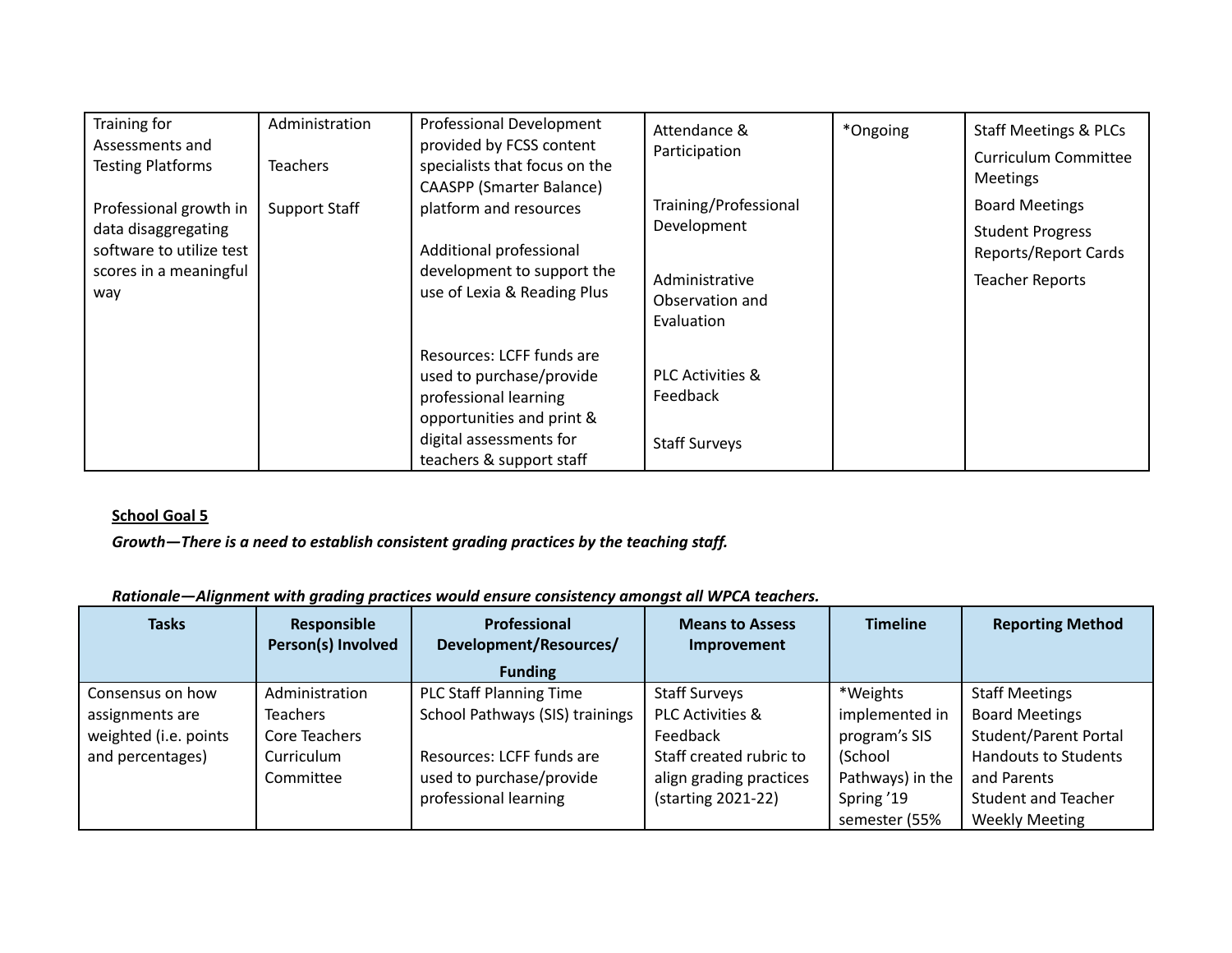|                                                                                                                                                 |                                  | opportunities for teachers &<br>support staff                                                     |                                                                                                                                                     | tests, 35%<br>assignments,<br>10% other)                                          | Progress Reports/Report<br>Cards                                                                                                                                      |
|-------------------------------------------------------------------------------------------------------------------------------------------------|----------------------------------|---------------------------------------------------------------------------------------------------|-----------------------------------------------------------------------------------------------------------------------------------------------------|-----------------------------------------------------------------------------------|-----------------------------------------------------------------------------------------------------------------------------------------------------------------------|
| Report card grades<br>will be based on<br>meaningful<br>assessment of the<br>achievement of those<br>articulated<br>standards/learning<br>goals | <b>Teachers</b><br>Core Teachers | Access to/Participation in:<br><b>PLCs</b><br><b>Staff Collaboration</b><br>School Pathways (SIS) | Monitoring of<br>Class/Course Grades by<br>Teachers and<br><b>Administration at Least</b><br>Every Four Weeks to<br>Assess Program<br>Effectiveness | *Students take<br>curricular tests,<br>district & state<br>assessments<br>on-site | <b>Staff Meetings &amp; PLCs</b><br>Report Cards & Progress<br>Reports<br><b>Student/Parent Portal</b><br>Parent/Teacher/<br>Counselor/<br><b>Student Conferences</b> |
|                                                                                                                                                 |                                  | Supplemental Diagnostic<br>Programs                                                               | Curriculum-Embedded<br><b>Test Results</b><br>Local Assessments (i.e.<br>Benchmarks)                                                                |                                                                                   |                                                                                                                                                                       |
| All teachers will be                                                                                                                            | <b>Teachers</b>                  | Professional development is                                                                       | Professional                                                                                                                                        | *Ongoing                                                                          | <b>Staff Meetings &amp; PLCs</b>                                                                                                                                      |
| trained in print &                                                                                                                              | Core teachers                    | provided to teachers and                                                                          | Development/Training                                                                                                                                |                                                                                   |                                                                                                                                                                       |
| digital curriculum,                                                                                                                             | Administration                   | support staff in WPCA's print &                                                                   |                                                                                                                                                     |                                                                                   | <b>Teacher Surveys</b>                                                                                                                                                |
| assessment tools, and                                                                                                                           | <b>Tutors</b>                    | digital curriculum. Staff is                                                                      | Use of                                                                                                                                              |                                                                                   |                                                                                                                                                                       |
| when it is appropriate                                                                                                                          |                                  | trained by FCSS content                                                                           | Curriculum-Embedded                                                                                                                                 |                                                                                   | <b>Training Workshop</b>                                                                                                                                              |
| to re-teach and/or                                                                                                                              |                                  | specialists and trainers from                                                                     | <b>Tests</b>                                                                                                                                        |                                                                                   |                                                                                                                                                                       |
| re-test before moving                                                                                                                           |                                  | our adopted curriculum                                                                            |                                                                                                                                                     |                                                                                   |                                                                                                                                                                       |
| to the next curricular                                                                                                                          |                                  | publishers.                                                                                       | <b>Benchmark</b>                                                                                                                                    |                                                                                   |                                                                                                                                                                       |
| unit                                                                                                                                            |                                  |                                                                                                   | Assessments (ELA and                                                                                                                                |                                                                                   |                                                                                                                                                                       |
|                                                                                                                                                 |                                  | Resources: LCFF funds are                                                                         | Math)                                                                                                                                               |                                                                                   |                                                                                                                                                                       |
|                                                                                                                                                 |                                  | used to purchase/provide                                                                          | Teacher Observation/                                                                                                                                |                                                                                   |                                                                                                                                                                       |
|                                                                                                                                                 |                                  | professional learning<br>opportunities for teachers &                                             | Walkthroughs                                                                                                                                        |                                                                                   |                                                                                                                                                                       |
|                                                                                                                                                 |                                  | support staff                                                                                     |                                                                                                                                                     |                                                                                   |                                                                                                                                                                       |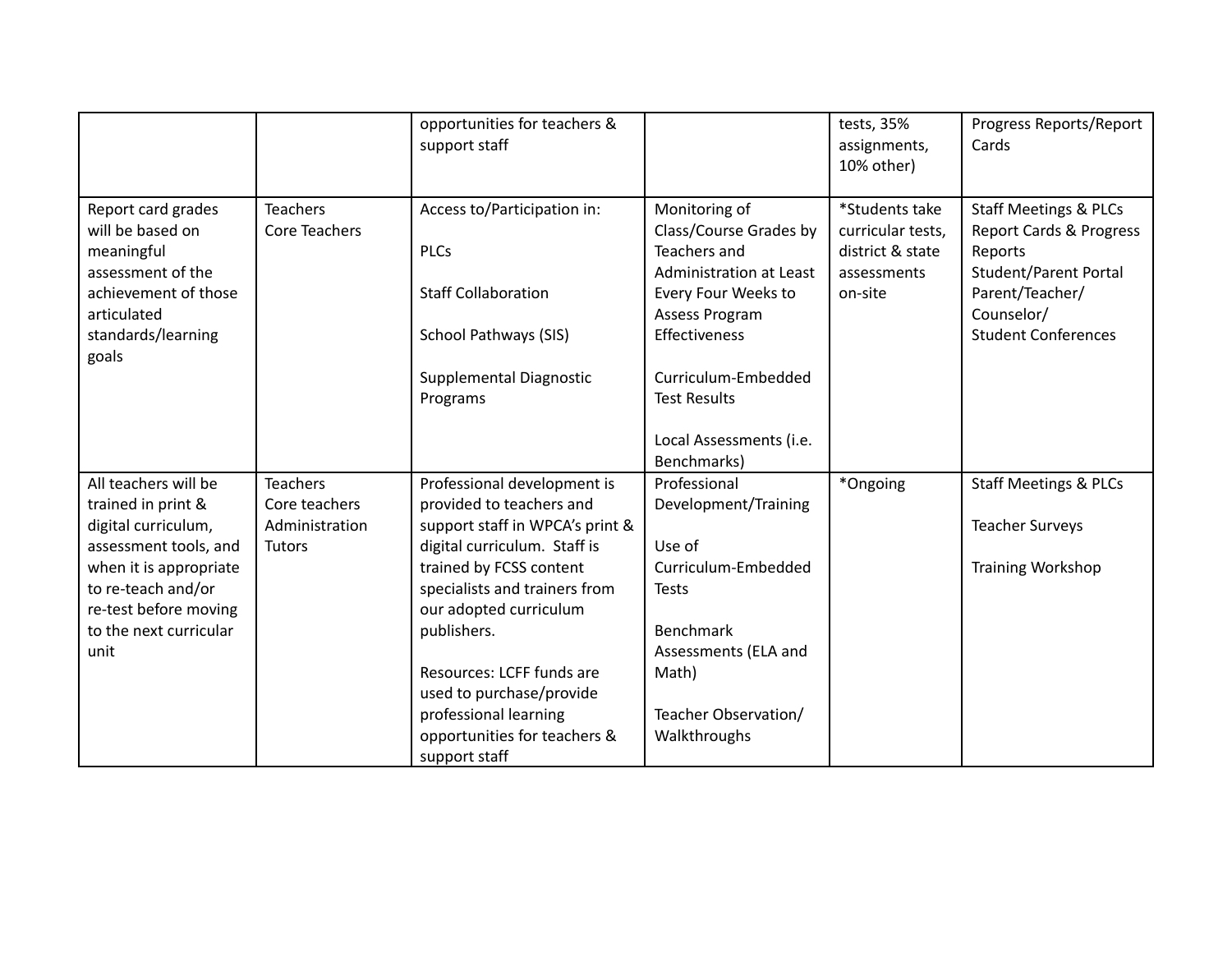Growth-There is a need to increase the amount of time the school provides for student-teacher interaction, instruction, and tutoring *support.*

Rationale-Additional time spent on interaction, instruction, and tutoring would benefit students at WPCA, both academically and *social-emotionally.*

| <b>Tasks</b>                                                           | Responsible<br>Person(s) Involved     | <b>Professional</b><br>Development/Resources/                                                                                                                                                                                                                                                                                                                                                                                                                                                                                                                           | <b>Means to Assess</b><br>Improvement                                                                                                                                                                                                                                                                                                                       | <b>Timeline</b>                                                                | <b>Reporting Method</b>                                                                                                                                                                             |
|------------------------------------------------------------------------|---------------------------------------|-------------------------------------------------------------------------------------------------------------------------------------------------------------------------------------------------------------------------------------------------------------------------------------------------------------------------------------------------------------------------------------------------------------------------------------------------------------------------------------------------------------------------------------------------------------------------|-------------------------------------------------------------------------------------------------------------------------------------------------------------------------------------------------------------------------------------------------------------------------------------------------------------------------------------------------------------|--------------------------------------------------------------------------------|-----------------------------------------------------------------------------------------------------------------------------------------------------------------------------------------------------|
|                                                                        |                                       | <b>Funding</b>                                                                                                                                                                                                                                                                                                                                                                                                                                                                                                                                                          |                                                                                                                                                                                                                                                                                                                                                             |                                                                                |                                                                                                                                                                                                     |
| Attendance Plan (to<br>weekly<br>appointments, labs,<br>classes, etc.) | Lab teachers<br>General I.S. Teachers | Staff is trained by the district's<br>technology department in the<br>use of the G-Suite (Google<br>Docs, Sheets, Slides). Staff<br>also receive training in the use<br>of ParentSquare, WPCA's<br>parent/guardian<br>communication tool.<br>All WPCA staff are provided<br>with a district Gmail account<br>and Google Voice number,<br>which are utilized to<br>communicate with<br>parents/guardians.<br>Teachers also have weekly<br>sign-in sheets which are<br>submitted to administration<br>at the end of each learning<br>period.<br>Resources: LCFF funds are | Review the amount of<br>RMA's per learning<br>period, semester, and<br>vear<br><b>Review of Notifications</b><br>Review communication<br>Teachers - Student sign<br>in sheets for weekly<br>appointments,<br>submitted at the end<br>of each LP to Machado<br>Office<br>Google Sheets - Daily<br>attendance for daily<br>engagement per each<br>K-8 teacher | *Ongoing; abide<br>by AB/SB 130<br>requirements for<br>tiered<br>re-engagement | <b>Curriculum Committee</b><br><b>Meetings</b><br><b>Staff Meetings</b><br>Progress<br>Reports/Report Cards<br>Parent/Student Portal<br>Parent/Teacher/<br>Counselor/<br><b>Student Conferences</b> |
|                                                                        |                                       | used to purchase/provide                                                                                                                                                                                                                                                                                                                                                                                                                                                                                                                                                |                                                                                                                                                                                                                                                                                                                                                             |                                                                                |                                                                                                                                                                                                     |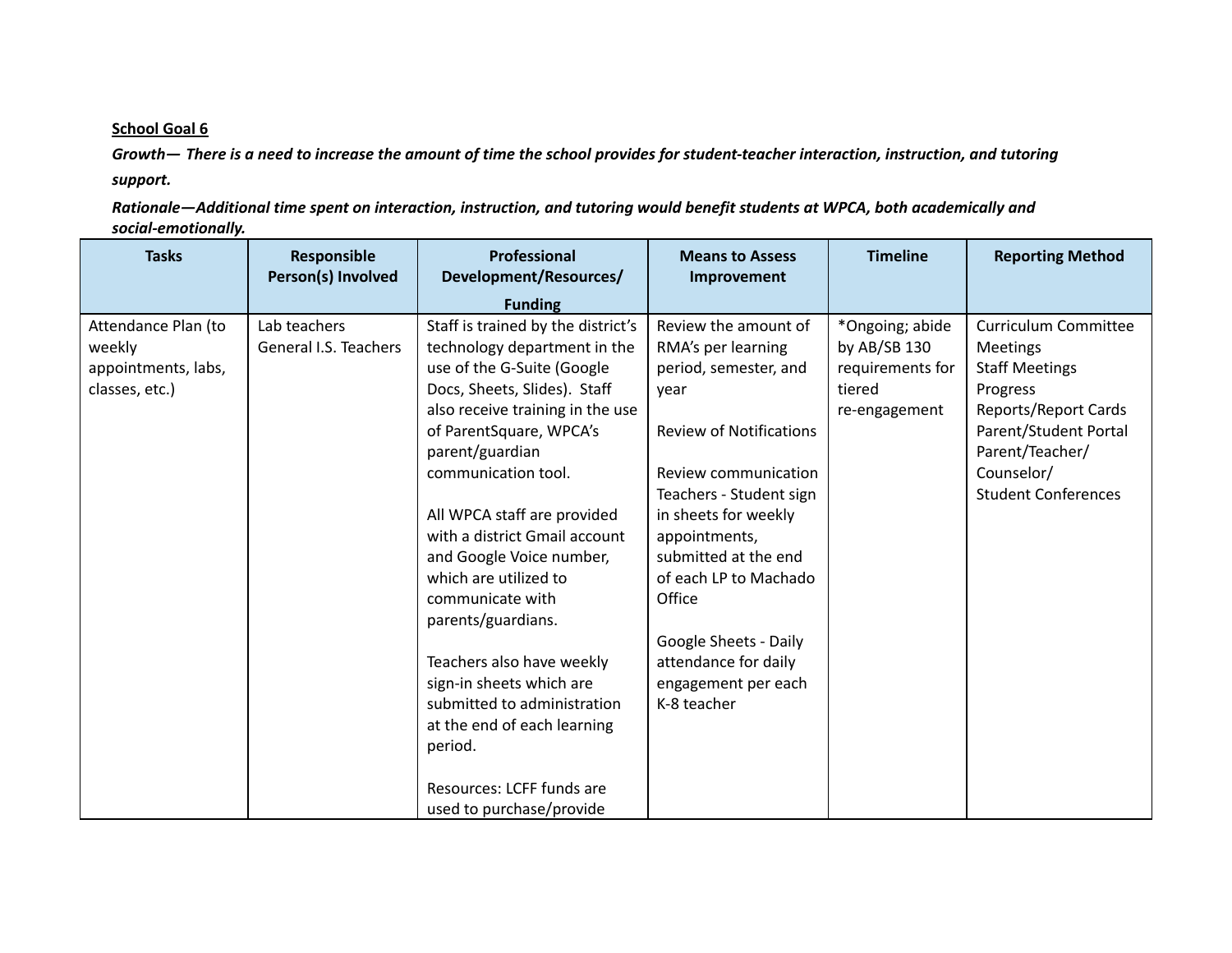|                                                                                                 |                                                                               | communication resources &<br>tools for staff, students, and<br>parents/guardians                                                                                                                                                                                                                                                                                |                                                                                                                                                                                                                                                             |          |                                                                                                                                                          |
|-------------------------------------------------------------------------------------------------|-------------------------------------------------------------------------------|-----------------------------------------------------------------------------------------------------------------------------------------------------------------------------------------------------------------------------------------------------------------------------------------------------------------------------------------------------------------|-------------------------------------------------------------------------------------------------------------------------------------------------------------------------------------------------------------------------------------------------------------|----------|----------------------------------------------------------------------------------------------------------------------------------------------------------|
| Maximize<br>appointment time<br>with students                                                   | <b>Teachers</b><br>Administration<br><b>Students</b><br>Parents               | Professional development in<br>the areas of best practices,<br>essential standards, and SEL<br>has been provided to staff.<br>Resources: LCFF funds are<br>used to purchase/provide<br>professional development<br>opportunities for staff                                                                                                                      | Teachers' Appointment<br>outlines (breakdown of<br>time spent/lessons/<br>activities with<br>students)<br>Utilizing weekly<br>appointments for<br>academic purposes,<br>including a few<br>minutes (quick) for<br>checking-in on social<br>emotional status | *Ongoing | <b>Staff Meetings</b><br><b>Wolf Chats</b><br>Administrative walk<br>through, observation<br>Teachers observing<br>other teachers<br><b>FAC Meetings</b> |
| Students performing<br>below grade-level<br>must attend school<br>for an additional 1/2<br>hour | <b>Teachers</b><br>Administration<br>Counselors<br><b>Students</b><br>Parents | Teachers will have continued<br>access to core and<br>supplemental curriculum<br>(print & digital) to support<br>students who are below<br>grade-level in ELA and/or<br>Math.<br>Resources: LCFF funds are<br>used to purchase/provide<br>informational core &<br>supplemental curriculum<br>(print & digital) and other<br>materials needed for<br>instruction | Use of Digital<br><b>Intervention Programs</b><br>(IXL, LexiaCore5,<br>LexiaPowerUp,<br>ReadingPlus, iLit<br>Student for designated<br>ELD)<br>Tutoring opportunities<br>with Paraprofessional                                                              | *Ongoing | <b>Staff Meetings</b><br><b>Wolf Chats</b><br>Progress Reports<br><b>Report Cards</b>                                                                    |
| Hire<br>paraprofessionals/<br>tutors to provide<br>additional                                   | Administrators<br><b>Board members</b>                                        | Funding for<br>paraprofessionals/tutors                                                                                                                                                                                                                                                                                                                         | <b>Human Resources</b><br>Paraprofessional/Tutor<br>Schedules with                                                                                                                                                                                          | *Ongoing | <b>Curriculum Committee</b><br><b>Staff Meetings</b><br>Progress<br><b>Reports/Report Cards</b>                                                          |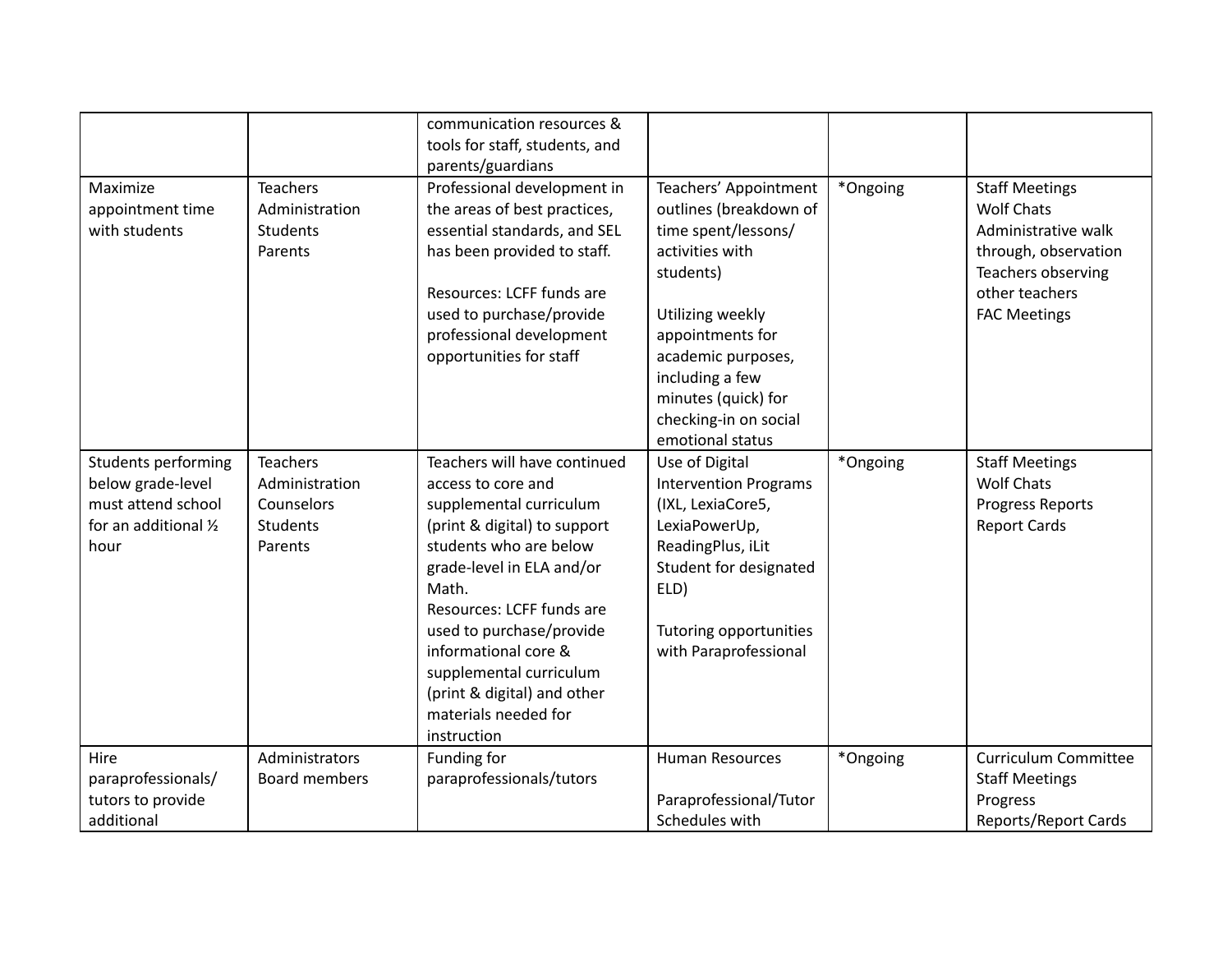| support/instructional<br>time |                 | Outreach to find candidates<br>(Edjoin)<br>Resources: LCFF and other<br>state & local funds are used<br>fund WPCA's paraprofessional<br>positions | tutoring learning<br>outcomes |                  | Parent/Teacher/<br>Counselor/<br><b>Student Conferences</b> |
|-------------------------------|-----------------|---------------------------------------------------------------------------------------------------------------------------------------------------|-------------------------------|------------------|-------------------------------------------------------------|
| Research possible             | Core Teachers   | Continued funding for WPCA's                                                                                                                      | Administrative                | *Implementation  | <b>Curriculum Committee</b>                                 |
| online interactive            |                 | current online core &                                                                                                                             | Observation and               | of various       | <b>Staff Meetings</b>                                       |
| tutorials which would         | <b>Teachers</b> | supplemental                                                                                                                                      | Evaluation                    | evidence-based   | <b>Staff Surveys</b>                                        |
| provide additional            |                 | curriculum/platforms                                                                                                                              |                               | online/digital   | <b>PLCs</b>                                                 |
| instruction                   |                 |                                                                                                                                                   | Peer Observation              | tools during the | <b>Wolf Chats</b>                                           |
|                               |                 | Resources: LCFF funds are                                                                                                                         |                               | 2016-17 school   |                                                             |
|                               |                 | used to purchase/provide                                                                                                                          | <b>Student Scores</b>         | year; ongoing    |                                                             |
|                               |                 | informational core &                                                                                                                              |                               | after            |                                                             |
|                               |                 | supplemental curriculum                                                                                                                           | Research-Based                | implementation   |                                                             |
|                               |                 | (print & digital)                                                                                                                                 | Assessment/Interventi         |                  |                                                             |
|                               |                 |                                                                                                                                                   | on Program                    |                  |                                                             |
|                               |                 |                                                                                                                                                   | Reports/Data:                 |                  |                                                             |
|                               |                 |                                                                                                                                                   | <b>STAR Reading</b>           |                  |                                                             |
|                               |                 |                                                                                                                                                   | and Math                      |                  |                                                             |
|                               |                 |                                                                                                                                                   | Lexia Core5<br>$\bullet$      |                  |                                                             |
|                               |                 |                                                                                                                                                   | Lexia PowerUp<br>$\bullet$    |                  |                                                             |
|                               |                 |                                                                                                                                                   | <b>Reading Plus</b>           |                  |                                                             |
|                               |                 |                                                                                                                                                   | IXL                           |                  |                                                             |
|                               |                 |                                                                                                                                                   | Standards-Plus                |                  |                                                             |
|                               |                 |                                                                                                                                                   | Khan Academy                  |                  |                                                             |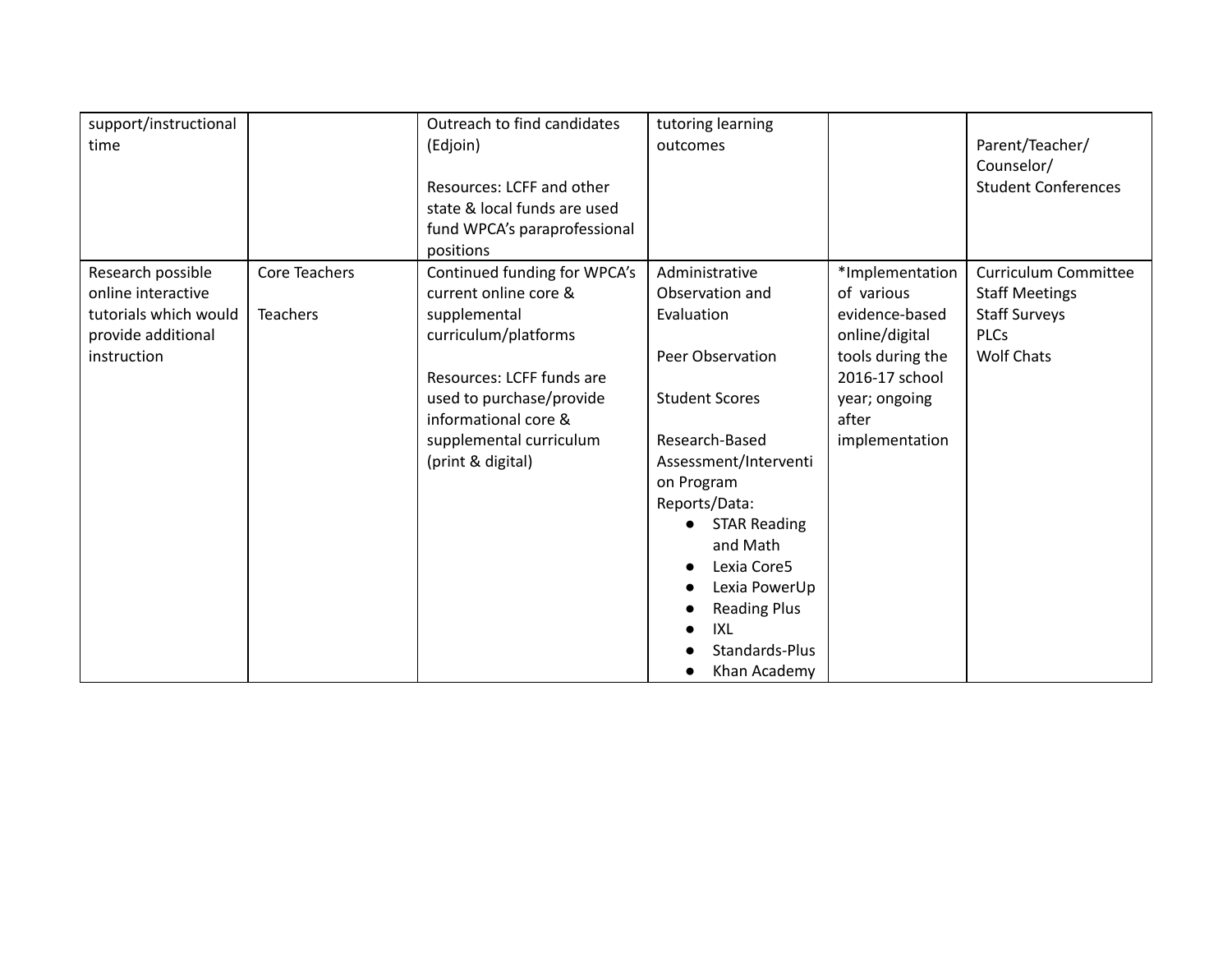*Growth—There is a need to review WPCA's enrollment processes/procedures of students.*

Rationale-WPCA will ensure that the program practices and provides equity, access, and an appropriate placement of students seeking *enrollment.*

| <b>Tasks</b>                                                                                                         | Responsible<br>Person(s) Involved                               | Professional<br>Development/Resources/                                                                                                                                                                                                                           | <b>Means to Assess</b><br>Improvement                                                                                    | <b>Timeline</b> | <b>Reporting Method</b>                                                      |
|----------------------------------------------------------------------------------------------------------------------|-----------------------------------------------------------------|------------------------------------------------------------------------------------------------------------------------------------------------------------------------------------------------------------------------------------------------------------------|--------------------------------------------------------------------------------------------------------------------------|-----------------|------------------------------------------------------------------------------|
|                                                                                                                      |                                                                 | <b>Funding</b>                                                                                                                                                                                                                                                   |                                                                                                                          |                 |                                                                              |
| Adhere to the<br>established<br>enrollment<br>practices/policies for<br>Charter and<br>Independent Study<br>programs | Parents<br><b>Students</b><br><b>Teachers</b><br>Administration | Access to/Participation in:<br>School Pathways (SIS)<br>Course Catalog<br><b>Staff Binder</b><br><b>Certificated Handbook</b><br>Parent-Student Handbook<br>Resources: LCFF funds are<br>used to purchase/provide<br>informational materials for<br>stakeholders | Review of Charter<br>Renewal<br>Review of Ed Code<br><b>CDE's Best Practices for</b><br>an Exemplar<br>Independent Study | *Ongoing        | <b>Staff Meetings</b><br><b>Board Meetings</b><br>Machado Office<br>Meetings |
| Attend trainings,<br>workshops, and<br>webinars to stay<br>current with Ed<br>Code                                   | <b>Teachers</b><br>Administration                               | Professional Development<br>opportunities provided by<br>FCSS, CCIS, etc.                                                                                                                                                                                        | Attendance and<br>Participation                                                                                          | *Ongoing        | <b>Staff Meetings</b><br><b>Board Meetings</b><br>Machado Office<br>Meetings |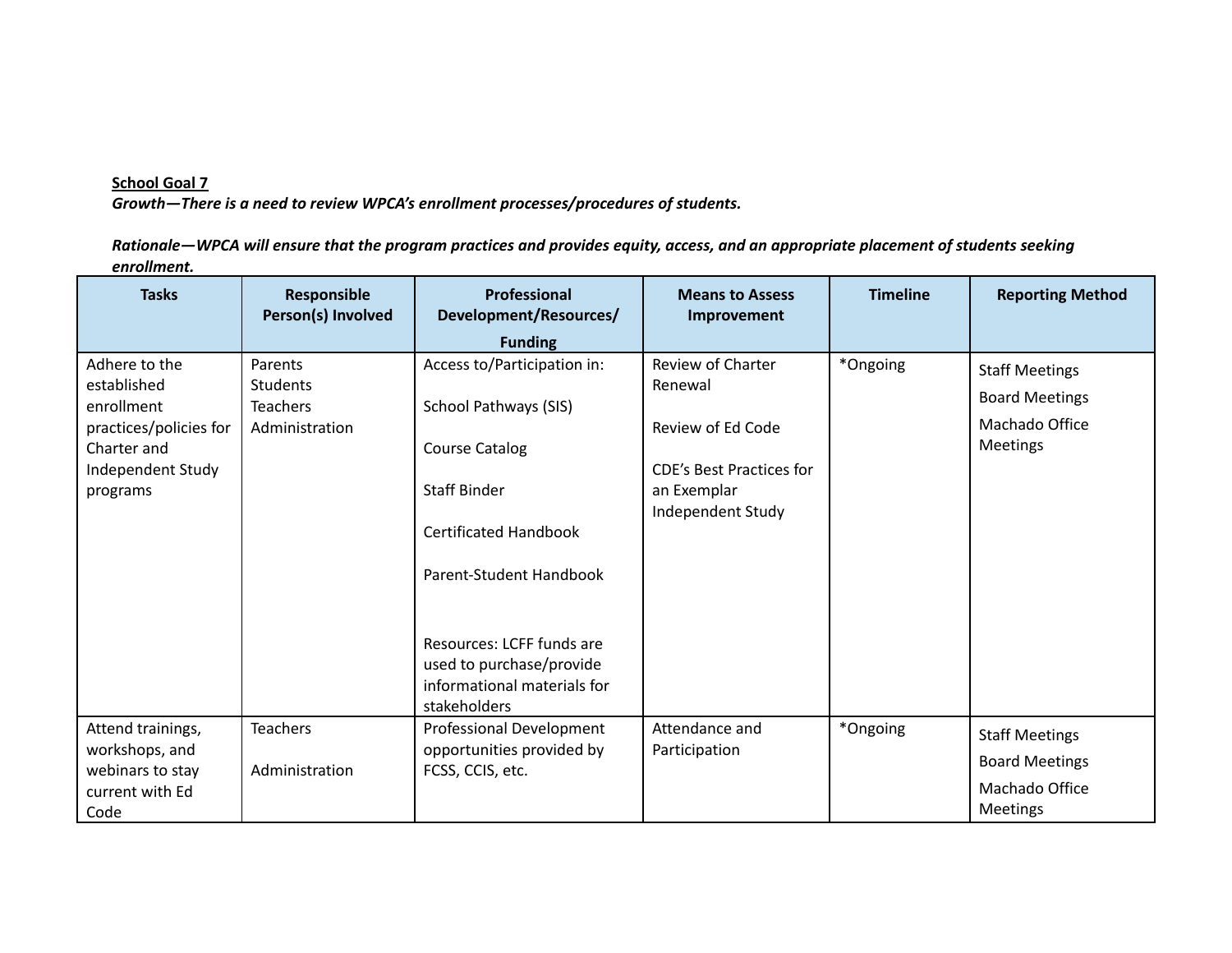|                                                                                                                           |                                                                                   | Resources: LCFF funds are<br>used to purchase/provide<br>professional development<br>opportunities for staff                                                                                                                                                           |                                 |          |                                                                                     |
|---------------------------------------------------------------------------------------------------------------------------|-----------------------------------------------------------------------------------|------------------------------------------------------------------------------------------------------------------------------------------------------------------------------------------------------------------------------------------------------------------------|---------------------------------|----------|-------------------------------------------------------------------------------------|
| Receive ongoing<br>guidance from<br>WPCA's SELPA and<br>attorneys on<br>retainer (FCSS and<br>Young, Minney, and<br>Corr) | <b>Teachers</b><br>Administration<br><b>Support Staff</b><br><b>Board Members</b> | Professional Development<br>opportunities provided by<br>FCSS, County SELPA, etc.<br>Resources: LCFF funds are<br>used to purchase/provide<br>professional development<br>opportunities for staff                                                                      | Attendance and<br>Participation | *Ongoing | <b>Staff Meetings</b><br><b>Board Meetings</b><br>Machado Office<br><b>Meetings</b> |
| Establish a waiting<br>list when each<br>teacher's roster is at<br>25 students                                            | Administration<br>Registrar                                                       | Professional Development<br>and guidance provided by the<br>CDE, FCSS, CCIS, etc. on best<br>practices for establishing &<br>maintaining waiting lists<br>Resources: LCFF funds are<br>used to purchase/provide<br>professional development<br>opportunities for staff | <b>Review of Rosters</b>        | *Ongoing | <b>Staff Meetings</b><br>Machado Office<br>Meetings<br><b>Board Meetings</b>        |

Growth-There is a need to create a structure and process for reporting WASC Action Plan progress to stakeholders.

Rationale-Reporting WASC Action Plan progress on a consistent basis will help ensure that continual program improvement is taking place.

| <b>Tasks</b> | <b>Responsible</b><br>Person(s) Involved | <b>Professional</b><br>Development/Resources/ | <b>Means to Assess</b><br>Improvement | <b>Timeline</b> | <b>Reporting Method</b> |  |
|--------------|------------------------------------------|-----------------------------------------------|---------------------------------------|-----------------|-------------------------|--|
|              |                                          | Funding                                       |                                       |                 |                         |  |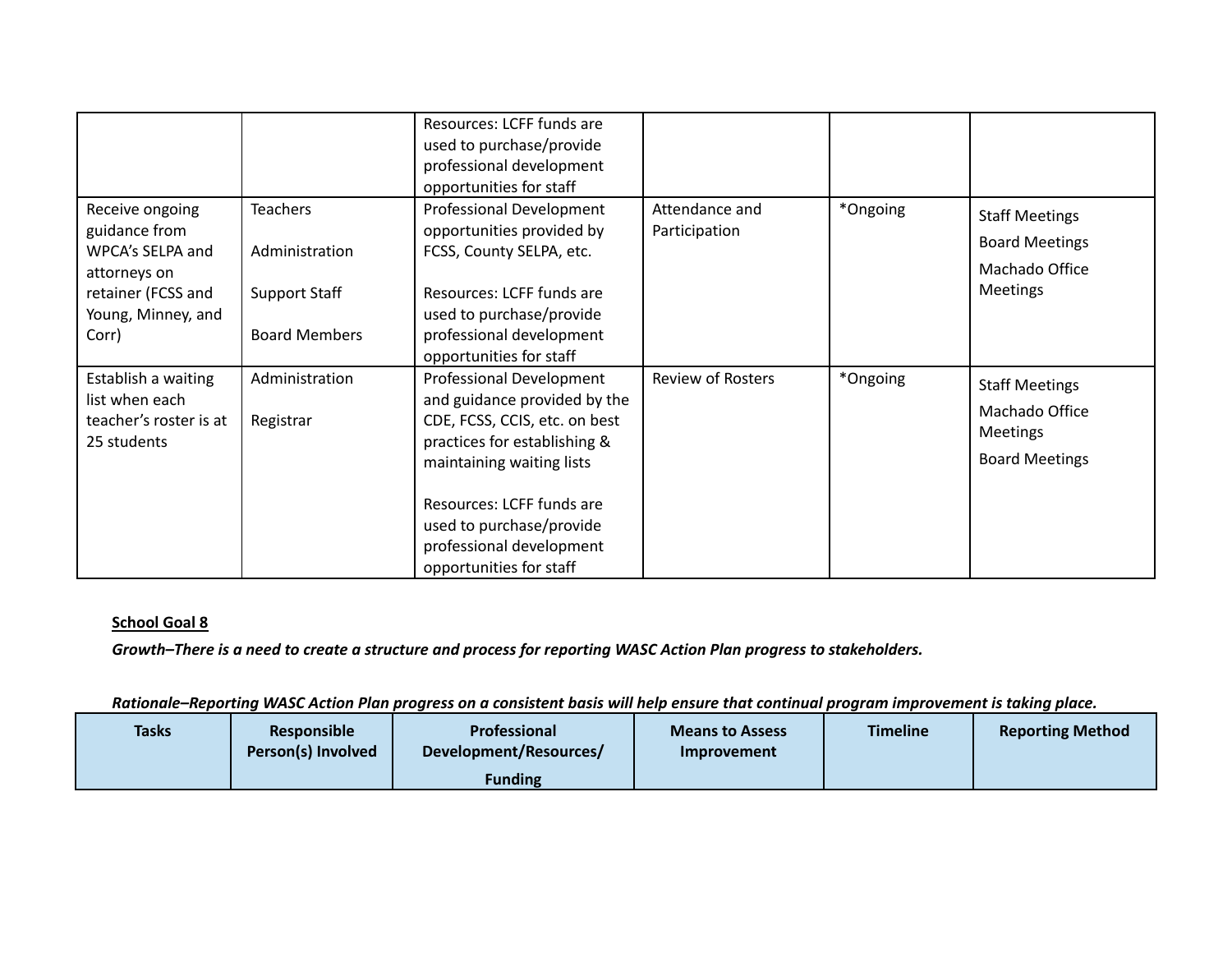| Stakeholders will  | All WPCA Staff | Monthly (Monday afternoon)      | Stakeholder Surveys         | *Ongoing         | <b>Staff Meetings &amp; PLCs</b> |
|--------------------|----------------|---------------------------------|-----------------------------|------------------|----------------------------------|
| receive ongoing    |                | Stakeholder Meetings with the   | Stakeholder                 |                  | <b>Instructional Cabinet</b>     |
| and consistent     | Parents        | <b>Director</b>                 | Feedback/Input (i.e.        |                  | <b>Meetings</b>                  |
| WASC news,         |                |                                 | comments &                  |                  |                                  |
| updates, and       | Students       | Parent Square                   | suggestions)                | *Monthly         | <b>Management Meetings</b>       |
| <b>Action Plan</b> |                |                                 |                             | stakeholder      | <b>Board Meetings</b>            |
| progress           |                | <b>WPCA Program Newsletters</b> | <b>Stakeholder Meetings</b> | meetings began   | <b>Curriculum Committee</b>      |
|                    |                | every 2 learning periods        | monthly 1 hour via          | <b>Fall 2021</b> | <b>Meetings</b>                  |
|                    |                |                                 | Zoom on Monday              |                  | Other Monthly                    |
|                    |                |                                 | afternoons                  |                  | <b>Stakeholder Meetings</b>      |
|                    |                |                                 |                             |                  | (ELAC, LCAP, etc.)               |
|                    |                |                                 | Parent Square               |                  |                                  |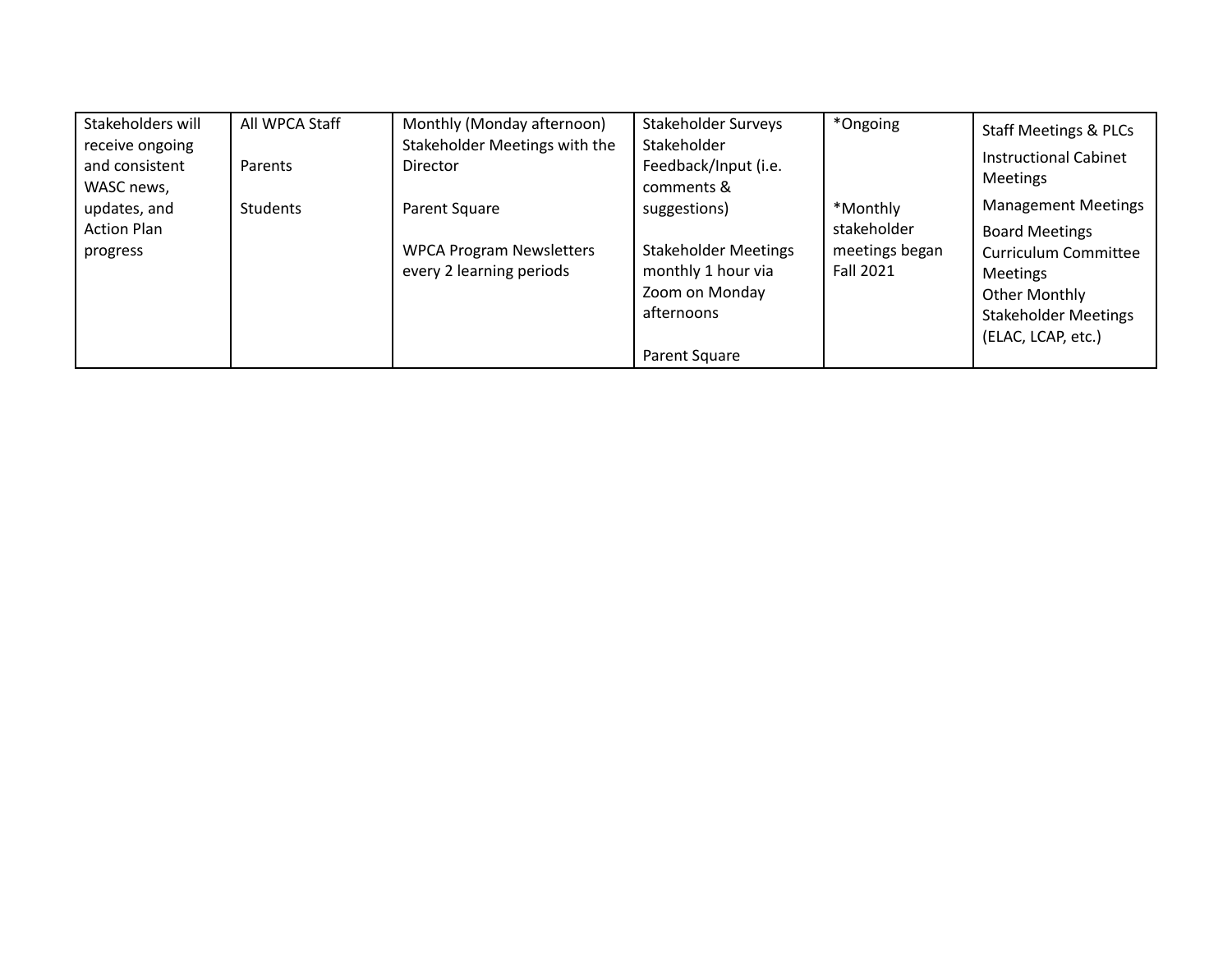West Park Charter Academy's stakeholders have worked collaboratively to address many of the items listed on the schoolwide action plan. These efforts address the recommendations from the last two Visiting Committees' November 2017 Self-Study and February 2021 Mid-Cycle reports. With that said, the subsequent portion of the schoolwide action plan includes tasks that West Park Charter Academy has implemented to address the two critical learner needs: 1) to increase student proficiency on local and state ELA & Math assessments 2) to enhance, develop, and organize programs that better prepare students for college & career. Through these efforts and action plan revisions, it is our goal that all students enrolled at West Park Charter Academy will be supported academically (and demonstrate their content standard mastery on local and state assessments), thus being well-prepared for post-secondary opportunities.

| <b>Tasks</b>                                                           | <b>Responsible Person(s)</b>       | Professional                                                                                                                                                                                                                                                     | <b>Means to Assess</b>                                                                                                                                                    | <b>Timeline</b>          | <b>Reporting</b>                                                                                                                                                                  |
|------------------------------------------------------------------------|------------------------------------|------------------------------------------------------------------------------------------------------------------------------------------------------------------------------------------------------------------------------------------------------------------|---------------------------------------------------------------------------------------------------------------------------------------------------------------------------|--------------------------|-----------------------------------------------------------------------------------------------------------------------------------------------------------------------------------|
|                                                                        | <b>Involved</b>                    | Development/Resources/Funding                                                                                                                                                                                                                                    | Improvement                                                                                                                                                               |                          |                                                                                                                                                                                   |
| 1.1 Implementation of Common<br>Core-Aligned ELA and Math<br>textbooks | <b>Director</b><br><b>Teachers</b> | Initial and follow-up training will<br>be provided by Houghton-Mifflin<br>(ELA) and Pearson (Math).<br>Work with/consult with FCSS<br>coaches<br>Resources: Textbooks (including<br>Teacher's Editions)<br>Fund:<br>Concentration/Supplemental,<br>Base, and EPA | Improved proficiency<br>on ELA and Math<br><b>SBAC</b><br>Improved proficiency<br>$\bullet$<br>on local assessments<br>Improved<br>performance in ELA<br>and Math courses | $2016 - 17$ ;<br>ongoing | <b>Staff Meetings</b><br>$\bullet$<br>Curriculum<br>$\bullet$<br>Committee<br><b>Meetings</b><br><b>Board Meetings</b><br>$\bullet$<br><b>LCAP</b><br>$\bullet$<br>Course Catalog |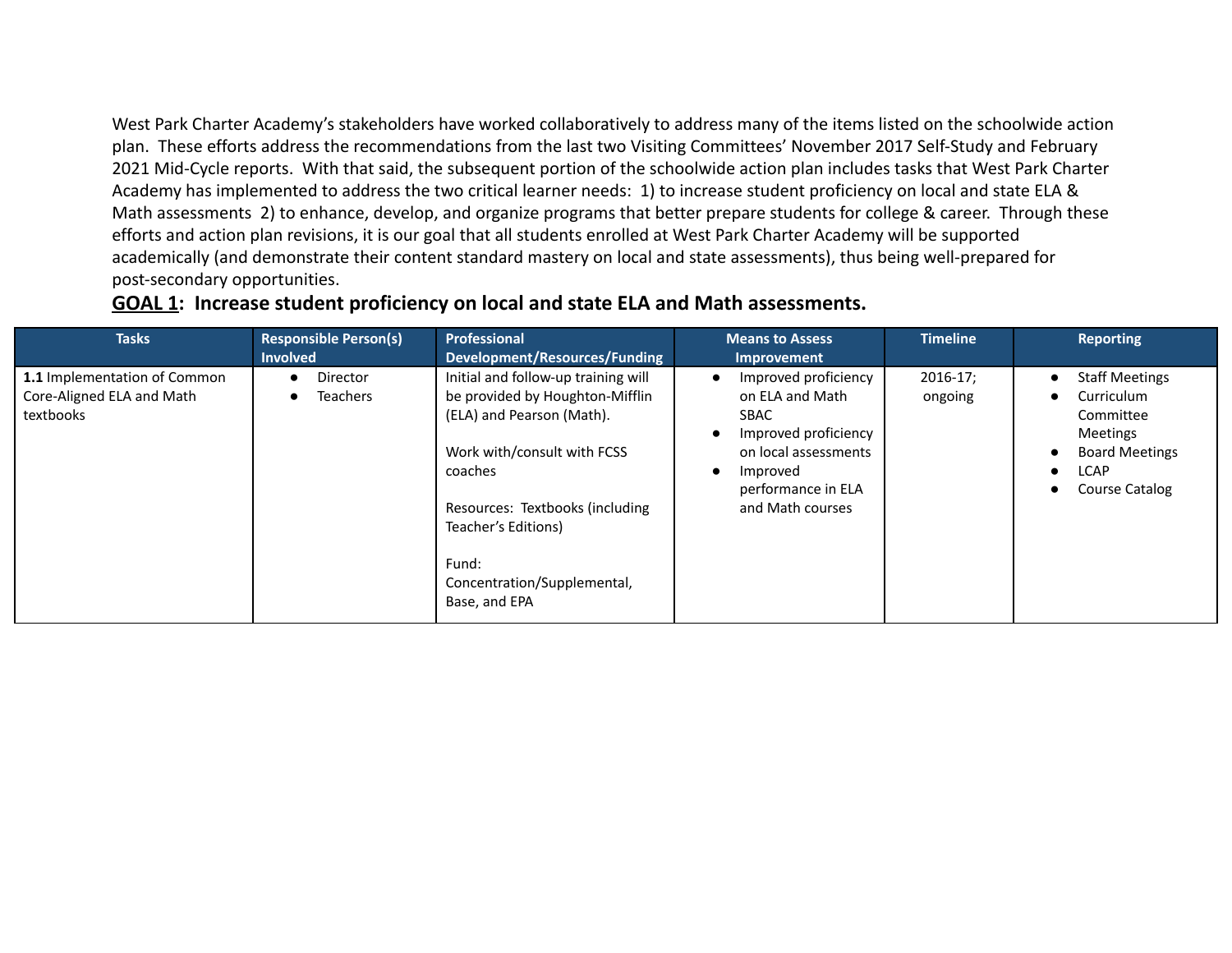| 1.2 Implementation of On-Site<br>High School Math Classes (Algebra<br>I, Geometry, & Algebra II) | Director<br>$\bullet$<br>Math Teacher<br>$\bullet$                      | High school Math teacher will<br>work with a Math content<br>specialist from FCSS.<br>Resources: Math textbooks,<br>SAVVAS Realize (online)<br>Fund:<br>Concentration/Supplemental,<br>Base, and EPA | <b>Student Attendance</b><br>$\bullet$<br>Improved<br>$\bullet$<br>performance in Math<br>courses/assessments<br>Improved proficiency<br>$\bullet$<br>on Math SBAC   | 2019-20;<br>ongoing | <b>Staff Meetings</b><br>$\bullet$<br><b>Board Meetings</b><br><b>Parent Conferences</b><br>$\bullet$<br><b>Newsletters</b><br>Parent Square |
|--------------------------------------------------------------------------------------------------|-------------------------------------------------------------------------|------------------------------------------------------------------------------------------------------------------------------------------------------------------------------------------------------|----------------------------------------------------------------------------------------------------------------------------------------------------------------------|---------------------|----------------------------------------------------------------------------------------------------------------------------------------------|
| 1.3 Implementation of Writing<br>Labs                                                            | Director<br>$\bullet$<br>One lab teacher<br>$\bullet$<br>at each center | Lab teachers will work with an<br>ELA trainer from FCSS.<br>Resources: Supplemental writing<br>materials<br>Fund:<br>Concentration/Supplemental,<br>Base, and EPA                                    | <b>Student Attendance</b><br>$\bullet$<br>Improved<br>$\bullet$<br>performance in ELA<br>courses<br>/assessments<br>Improved proficiency<br>$\bullet$<br>on ELA SBAC | 2021-22;<br>ongoing | <b>Staff Meetings</b><br>$\bullet$<br><b>Board Meetings</b><br><b>Parent Conferences</b><br><b>Newsletters</b><br>Parent Square              |
| 1.4 Utilize assessments/programs<br>to determine Reading and Math<br>levels/analyze growth       | Director<br>$\bullet$<br><b>Teachers</b><br>$\bullet$                   | Teachers will continue to use<br>online programs<br>Resources: Renaissance (ELA and<br>Math), IXL, Reading Plus, and<br>Lexia<br>Fund:<br>Concentration/Supplemental and<br>Base                     | Renaissance and<br>$\bullet$<br>other program<br>reports/results<br>Improved<br>$\bullet$<br>performance in ELA<br>and Math courses                                  | Ongoing             | <b>Staff Meetings</b><br>$\bullet$<br>PLC's<br><b>Parent Conferences</b><br>Curriculum<br>Committee                                          |
| 1.5 Purchase and utilize a data<br>disaggregating and benchmark<br>program                       | Director<br>$\bullet$<br><b>Teachers</b><br>Data Analyst                | CAASPP IAB system, including<br>FIABs.<br>Resources: CAASPP Platform                                                                                                                                 | <b>Student Assessment</b><br>$\bullet$<br>Reports/Data<br>Improved<br>$\bullet$<br>performance in ELA<br>and Math courses<br>Professional<br>Development             | 2020-21;<br>ongoing | <b>Staff Meetings</b><br>PLC's<br>Curriculum<br>Committee<br>Meetings<br><b>Board Meetings</b>                                               |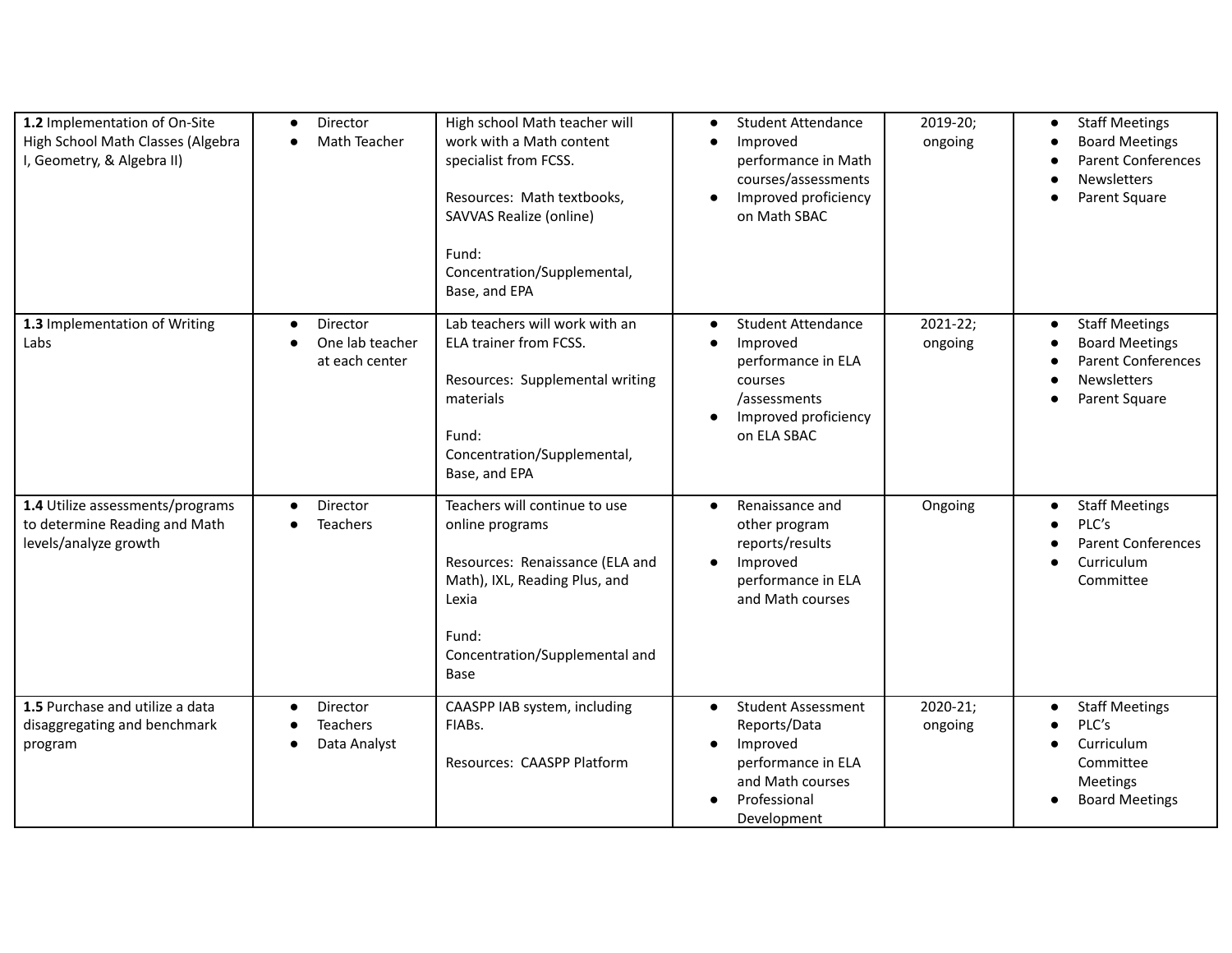|                                                                                                                                            |                                                                 | Funding:<br>Concentration/Supplemental and<br>Base                                                                                                                                                               | Opportunities for<br>teachers                                                                                                                                   |         |                                                                                                                                                               |
|--------------------------------------------------------------------------------------------------------------------------------------------|-----------------------------------------------------------------|------------------------------------------------------------------------------------------------------------------------------------------------------------------------------------------------------------------|-----------------------------------------------------------------------------------------------------------------------------------------------------------------|---------|---------------------------------------------------------------------------------------------------------------------------------------------------------------|
| 1.6 Provide students with the<br>necessary technology to access<br>supplemental online programs,<br>complete assignments/projects,<br>etc. | <b>IT Director</b><br>$\bullet$<br>Director<br><b>Teachers</b>  | Resources: Laptops/Chromebooks<br>Funding:<br>Concentration/Supplemental,<br>Base, and Technology                                                                                                                | Student usage<br>$\bullet$<br>Technology-depende<br>nt<br>assignments/projects                                                                                  | Ongoing | <b>Staff Meetings</b><br>$\bullet$<br><b>Board Meetings</b><br>$\bullet$<br>Management<br>$\bullet$<br>Meetings<br>Curriculum<br>$\bullet$<br><b>Meetings</b> |
| 1.7 Standardize and use formative<br>and summative assessments/data                                                                        | Director<br>$\bullet$<br>Data Analyst<br><b>Teachers</b>        | Teachers will receive training from<br>the district, FCSS and outside<br>trainers.<br>Resources: Student assessment<br>reports/data<br>Funding:<br>Concentration/Supplemental and<br>Base                        | Professional<br>$\bullet$<br>Development<br>Attendance<br>Improved<br>performance in ELA<br>and Math courses                                                    | Ongoing | <b>Staff Meetings</b><br>$\bullet$<br>PLC's<br>$\bullet$<br><b>Parent Conferences</b>                                                                         |
| 1.8 Professional development<br>opportunities to continue the<br>implementation of the CCSS                                                | Director<br><b>Teachers</b>                                     | Teachers will continue to receive<br>professional development in ELA<br>and Math from the FCSS.<br>Resources: CCSS-aligned<br>curriculum/digital resources<br>Funding:<br>Concentration/Supplemental and<br>Base | Professional<br>$\bullet$<br>Development<br>Attendance<br>Improved<br>performance in ELA<br>and Math courses<br>Improved proficiency<br>on ELA and Math<br>SBAC | Ongoing | <b>Staff Meetings</b><br>$\bullet$<br><b>Board Meetings</b><br>PLC's<br>Curriculum<br>Committee<br>Meetings                                                   |
| 1.9 Hire paraprofessionals/tutors<br>to provide additional support to<br>students                                                          | Director<br>$\bullet$<br>Human<br>Resources<br>Manager<br>Paras | Funding:<br>Concentration/Supplemental,<br>Base, and EPA<br>Resources: WPCA Tutoring Form                                                                                                                        | Students signing-up<br>$\bullet$<br>and attending<br>tutorial sessions<br>Improved<br>performance in ELA<br>and Math courses                                    | Ongoing | <b>Staff Meetings</b><br>$\bullet$<br><b>Board Meetings</b><br>Curriculum<br>$\bullet$<br>Committee<br>Meetings                                               |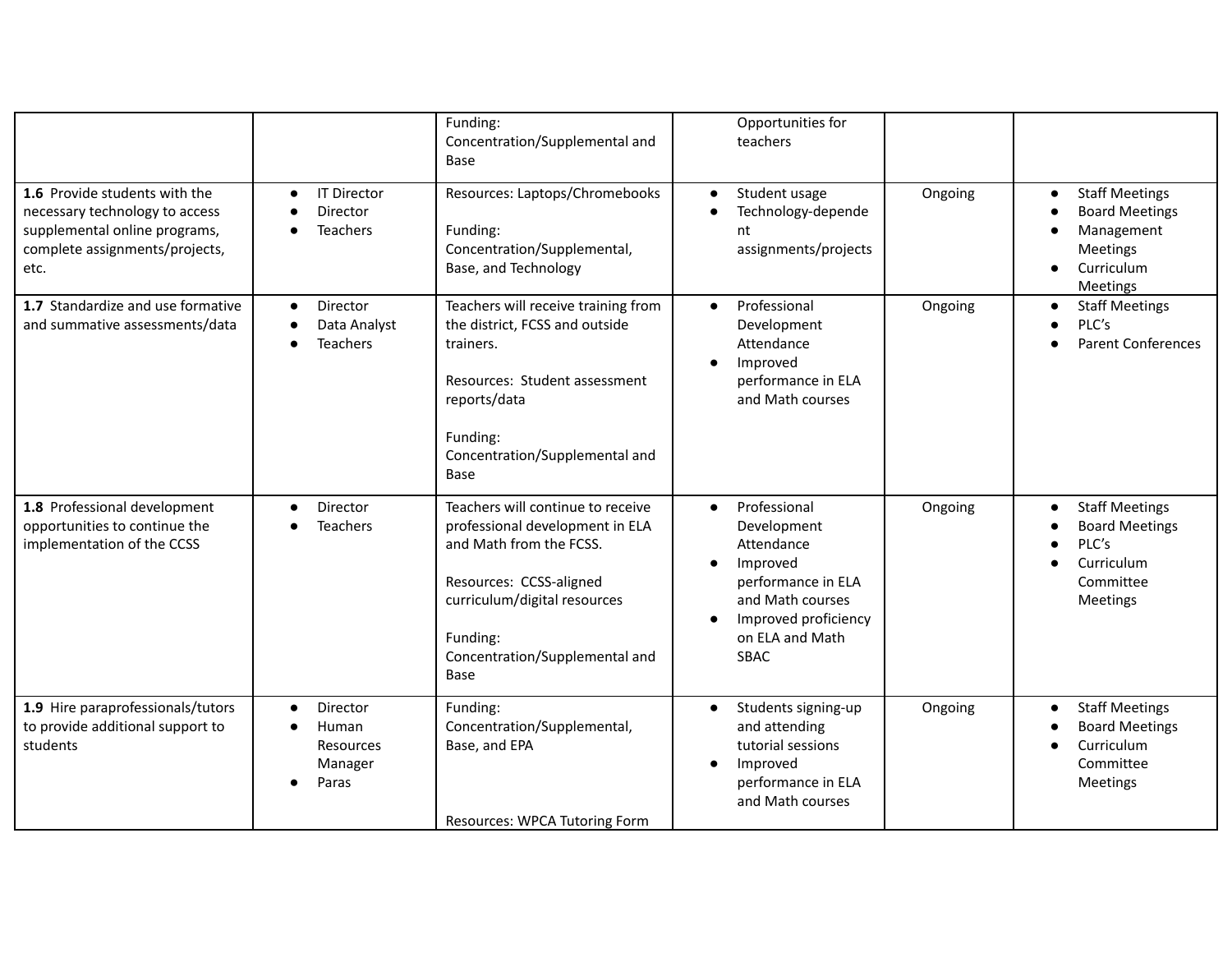|                                                                                                             |                                                                                                |                                                                                                                                                                                                                                                            | Improved proficiency<br>on ELA and Math<br><b>SBAC</b>                                                       |                                                                                                     |                                                                                                                              |
|-------------------------------------------------------------------------------------------------------------|------------------------------------------------------------------------------------------------|------------------------------------------------------------------------------------------------------------------------------------------------------------------------------------------------------------------------------------------------------------|--------------------------------------------------------------------------------------------------------------|-----------------------------------------------------------------------------------------------------|------------------------------------------------------------------------------------------------------------------------------|
| 1.10 Targeted meeting time for<br>students who are two or more<br>grade levels behind in ELA and/or<br>Math | Director<br>$\bullet$<br><b>Teachers</b>                                                       | Students who are two or more<br>grade levels behind in ELA and/or<br>Math will attend school for an<br>additional 1/2 hour per week.<br>Resources: CCSS-aligned<br>curriculum, online programs<br>Funding:<br>Concentration/Supplemental,<br>Base, and EPA | Improved<br>performance in ELA<br>and Math courses<br>Improved proficiency<br>on ELA and Math<br><b>SBAC</b> | 2017-2018;<br>ongoing                                                                               | <b>Staff Meetings</b><br>$\bullet$<br>PLC's<br>Curriculum<br>Committee<br>Meetings                                           |
| 1.11 Hire 1-2 temporary Reading<br>Specialists to support literacy in<br>students in grades K-12            | Director<br>$\bullet$<br>Human<br><b>Resources</b><br>Manager<br>Reading<br><b>Specialists</b> | Local and State-wide Literacy<br>trainings<br>Resources: FCSS ELA Content<br>Specialists; other trainers<br>Funding: Comprehensive<br>Supports and Improvement Funds<br>(CSI)                                                                              | Improved<br>$\bullet$<br>Reading/Literacy in<br>K-12 Students<br>Improved proficiency<br>in ELA SBAC         | *This position<br>was not<br>approved by the<br>School Board<br>prior to the Fall<br>2021 semester. | <b>Staff Meetings</b><br>$\bullet$<br><b>Board Meetings</b><br><b>LCAP</b><br>SARC<br>School Website<br><b>ELAC Meetings</b> |

### **GOAL 2: Enhance, develop, and organize programs that better prepare students for college and career.**

| <b>Tasks</b>                                                                                                                                                                                                                                          | <b>Responsible Person(s)</b><br><b>Involved</b> | Professional<br>Development/Resources/Funding                                                                                                               | <b>Means to Assess</b><br><b>Improvement</b>                                                                             | <b>Timeline</b>       | <b>Reporting</b>                                                                                                       |
|-------------------------------------------------------------------------------------------------------------------------------------------------------------------------------------------------------------------------------------------------------|-------------------------------------------------|-------------------------------------------------------------------------------------------------------------------------------------------------------------|--------------------------------------------------------------------------------------------------------------------------|-----------------------|------------------------------------------------------------------------------------------------------------------------|
| 2.1 Update Earth Science course<br>and submit for A-G approval<br>*WPCA transitioned to<br>Integrated Science I (Biology) &<br>II (Chemistry) prior to the<br>2020-21 school year. The<br>courses were submitted to UC<br>Doorways, and were approved | Director<br>Counselors<br>Science Teacher       | Attend training/workshops that<br>provide the most current<br>information for UC Doorways.<br>Resources: Textbooks, Course<br>Outlines, UC Doorways website | Improvement in a-g<br>completion<br>Increased number of<br>students enrolling in<br>post-secondary<br>education/training | 2017-2018;<br>ongoing | <b>Staff Meetings</b><br><b>Board Meetings</b><br><b>LCAP</b><br><b>SARC</b><br>School Website<br><b>ELAC Meetings</b> |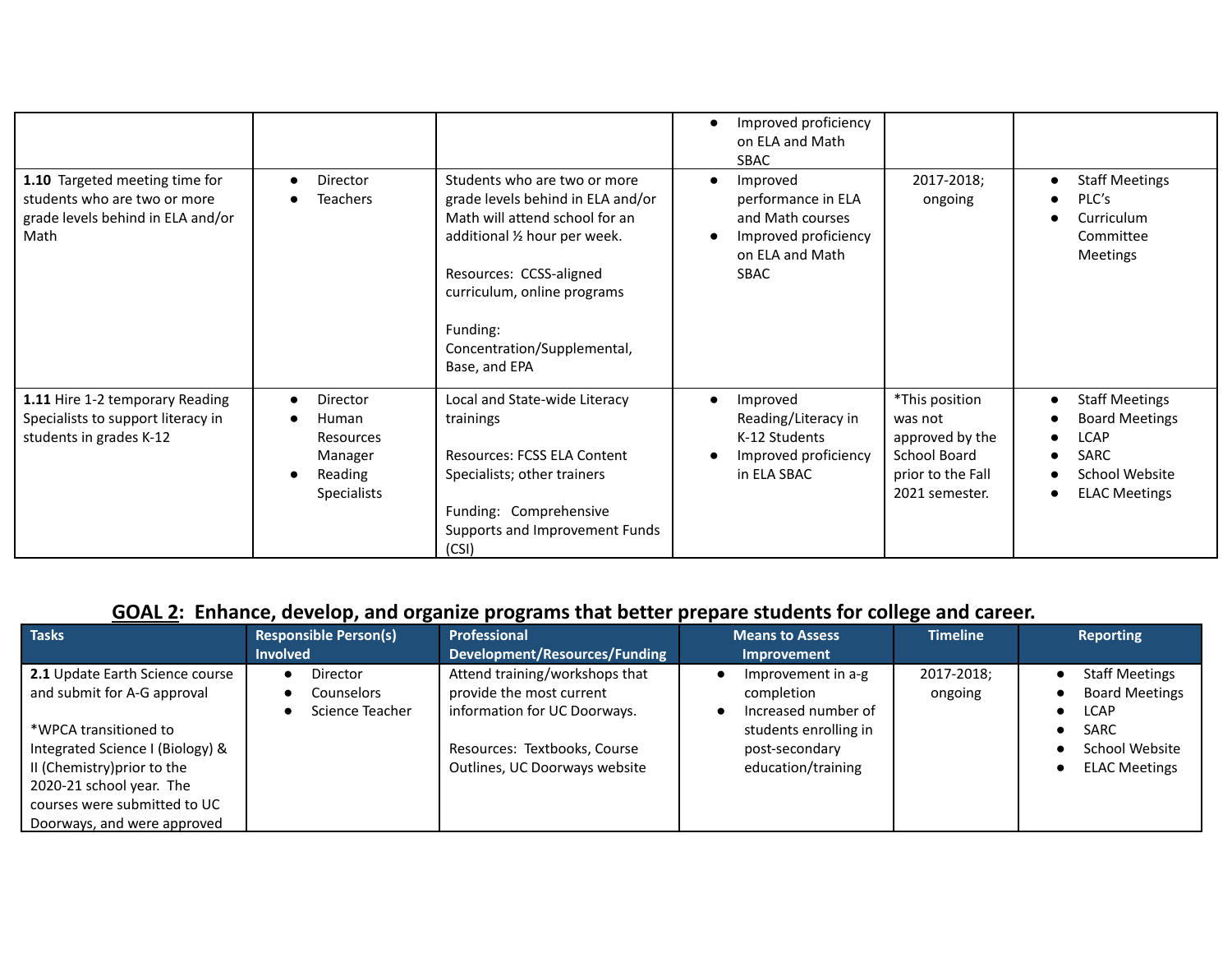| prior to implementation.                                                                        |                                                         | Funding:<br>Concentration/Supplemental,<br>Base, and EPA                                                                                                                                                                |                                                                                                                          |                       |                                                                                                                               |
|-------------------------------------------------------------------------------------------------|---------------------------------------------------------|-------------------------------------------------------------------------------------------------------------------------------------------------------------------------------------------------------------------------|--------------------------------------------------------------------------------------------------------------------------|-----------------------|-------------------------------------------------------------------------------------------------------------------------------|
| 2.2 Update a-g ELA and Math<br>courses to CCSS                                                  | Director<br>Counselors<br><b>Teachers</b>               | Attend training/workshops that<br>provide the most current<br>information for UC Doorways.<br>Resources: Textbooks, Course<br>Outlines, UC Doorways website<br>Funding:<br>Concentration/Supplemental,<br>Base, and EPA | Improvement in a-g<br>completion<br>Increased number of<br>students enrolling in<br>post-secondary<br>education/training | 2018-2019;<br>ongoing | <b>Staff Meetings</b><br><b>Board Meetings</b><br><b>LCAP</b><br>SARC<br>School Website<br><b>ELAC Meetings</b>               |
| 2.3 Expand opportunities for<br>students to visit colleges and<br>universities around the state | Director<br>Counselors<br>Teachers<br>Paraprofessionals | No professional development<br>needed.<br>Resources: School calendar,<br>map/information of schools<br>Funding: Base                                                                                                    | Improvement in a-g<br>completion<br>Increased number<br>of students enrolling<br>in post-secondary<br>education/training | Ongoing               | <b>Staff Meetings</b><br><b>Board Meetings</b><br><b>LCAP</b><br><b>SARC</b><br><b>School Website</b><br><b>ELAC Meetings</b> |

| 2.4 Provide students and<br>parents with informational<br>workshops, Career Days, etc.<br>to help prepare them for<br>post-secondary<br>education/training | Director<br><b>Counselors</b><br>Teachers<br><b>College Counselors</b><br><b>Guest Speakers</b> | No professional development<br>needed.<br>Resources: Community contact<br>list, school calendar<br>Funding: Base                                               | Improvement in a-g<br>completion<br>Increased number<br>of students<br>enrolling in<br>post-secondary<br>education/training | Ongoing               | <b>Staff Meetings</b><br>$\bullet$<br>Board<br>$\bullet$<br><b>Meetings</b><br><b>LCAP</b><br>$\bullet$<br><b>SARC</b><br>$\bullet$<br>School Website<br><b>ELAC Meetings</b><br>$\bullet$ |
|------------------------------------------------------------------------------------------------------------------------------------------------------------|-------------------------------------------------------------------------------------------------|----------------------------------------------------------------------------------------------------------------------------------------------------------------|-----------------------------------------------------------------------------------------------------------------------------|-----------------------|--------------------------------------------------------------------------------------------------------------------------------------------------------------------------------------------|
| 2.5 Increase CTE Pathway &<br>High School Enrichment<br>Program course and program<br>participation at local high<br>schools and/or community<br>colleges  | Director<br>Counselors<br>(Academic/CTE)<br>Teachers<br><b>CTE/HSEP Coordinators</b>            | <b>CTE &amp; HSEP informational</b><br>workshops/trainings<br>Resources: Community contact<br>list<br>Funding:<br>Concentration/Supplemental,<br>Base, and EPA | Increased number<br>$\bullet$<br>of students<br>enrolling in<br>post-secondary<br>education/training                        | 2018-2019;<br>ongoing | <b>Staff Meetings</b><br>$\bullet$<br>Board<br><b>Meetings</b><br><b>LCAP</b><br>$\bullet$<br><b>SARC</b><br>$\bullet$<br>School Website<br><b>ELAC Meetings</b><br>$\bullet$              |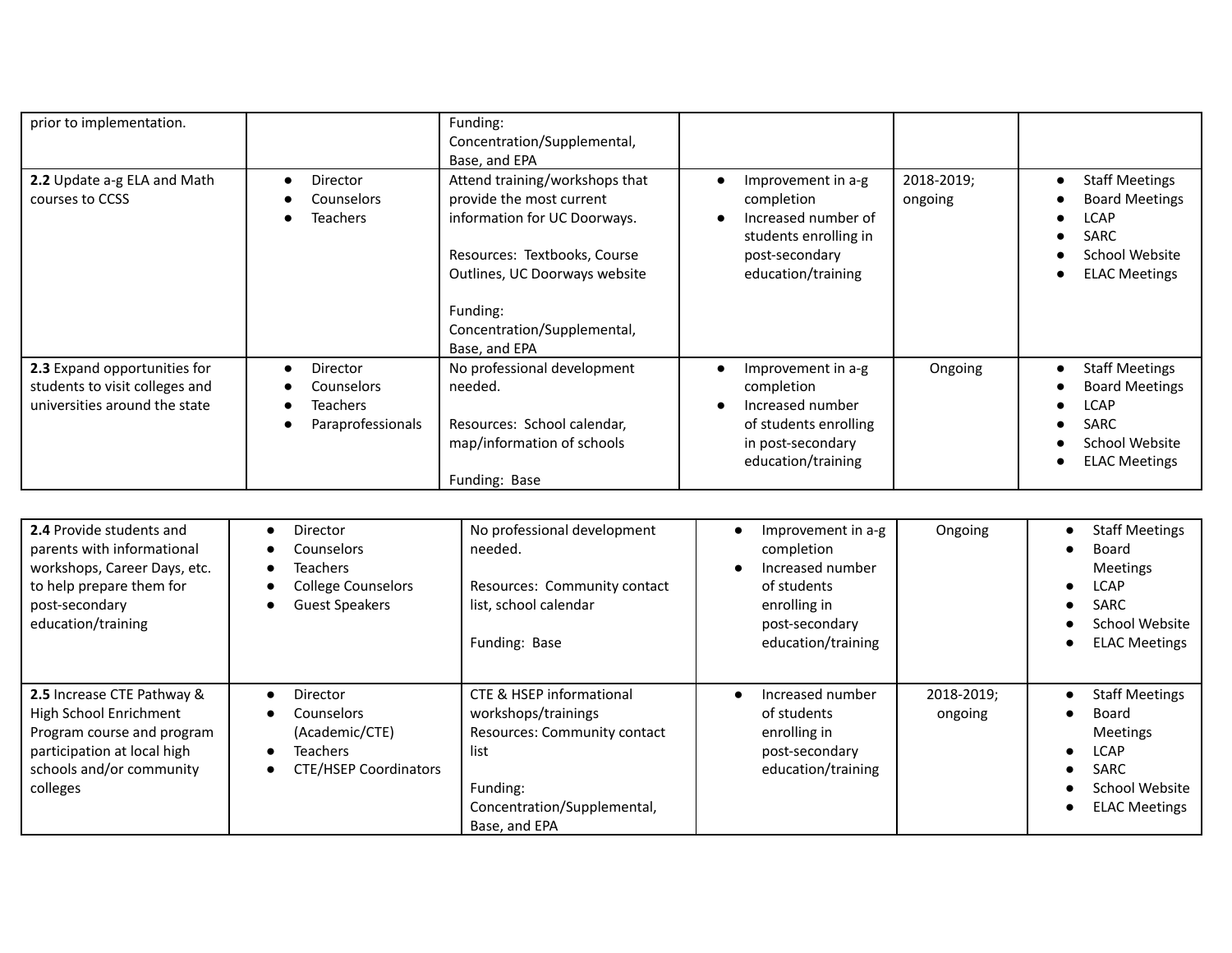| 2.6 Create work experience<br>opportunities for students on<br>the campus of West Park<br>Elementary | District<br>$\bullet$<br>Office/Management<br>Team<br>Director<br>Counselors<br><b>Teachers</b>            | Training/orientation for students<br>and on-site supervisors<br>Resources: Course catalog,<br>Parent/Student Handbook<br>Funding:<br>Concentration/Supplemental,<br>Base, and EPA                                                                                                                             | Participation<br>$\bullet$<br>Increased number<br>$\bullet$<br>of students<br>enrolling in<br>post-secondary<br>education/training                                                                         | *These<br>opportunities<br>have not been<br>established yet. | <b>Staff Meetings</b><br>$\bullet$<br><b>Board</b><br><b>Meetings</b><br><b>LCAP</b><br><b>SARC</b><br>School Website<br><b>ELAC Meetings</b> |
|------------------------------------------------------------------------------------------------------|------------------------------------------------------------------------------------------------------------|---------------------------------------------------------------------------------------------------------------------------------------------------------------------------------------------------------------------------------------------------------------------------------------------------------------|------------------------------------------------------------------------------------------------------------------------------------------------------------------------------------------------------------|--------------------------------------------------------------|-----------------------------------------------------------------------------------------------------------------------------------------------|
| 2.7 Create CTE Pathways and<br>use CCR (College and Career)<br>Indicators more effectively           | District<br>$\bullet$<br>Office/Management<br>Team<br>Director<br>Counselors<br>(Academic/CTE)<br>Teachers | CTE Pathway and College/Career<br>Readiness training provided<br>locally.<br>Resources: School calendar;<br>community college contacts, local<br>professional development<br>opportunities<br>Funding: Comprehensive<br>Supports and Improvement Funds<br>$(CSI)$ ,<br>Concentration/Supplemental and<br>Base | Increased number<br>of students<br>enrolling in<br>post-secondary<br>education/training                                                                                                                    | 2020-2021;<br>ongoing                                        | <b>Staff Meetings</b><br>$\bullet$<br><b>Board</b><br>Meetings<br><b>LCAP</b><br><b>SARC</b><br>School Website<br><b>ELAC Meetings</b>        |
| 2.8 Hire a temporary Career<br><b>Technical Education</b><br>(CTE)/Post-Graduate<br>Counselor        | Director<br><b>Human Resources</b><br>Manager<br><b>CTE Counselor</b>                                      | Funding: Comprehensive<br>Supports and Improvement Funds<br>(CSI)                                                                                                                                                                                                                                             | Establish<br>$\bullet$<br>partnerships with<br>local community<br>colleges<br>Provide program<br>information to<br>students &<br>parents/Guardians<br>Increase in<br>students<br>completing CTE<br>courses | 2020-2021;<br>ongoing                                        | <b>Staff Meetings</b><br>$\bullet$<br>Board<br>$\bullet$<br><b>Meetings</b><br><b>LCAP</b><br>SARC<br>School Website<br><b>ELAC Meetings</b>  |
| 2.9 Hire a temporary School<br>Liaison/PBIS Coordinator                                              | Director<br><b>Human Resources</b><br>Manager                                                              | <b>Funding: Comprehensive Supports</b><br>and Improvement Funds (CSI)                                                                                                                                                                                                                                         | Support the<br>$\bullet$<br>onboarding of new<br>students                                                                                                                                                  | *This position<br>was not<br>approved by the                 | <b>Staff Meetings</b><br>$\bullet$<br><b>Board</b><br>Meetings                                                                                |